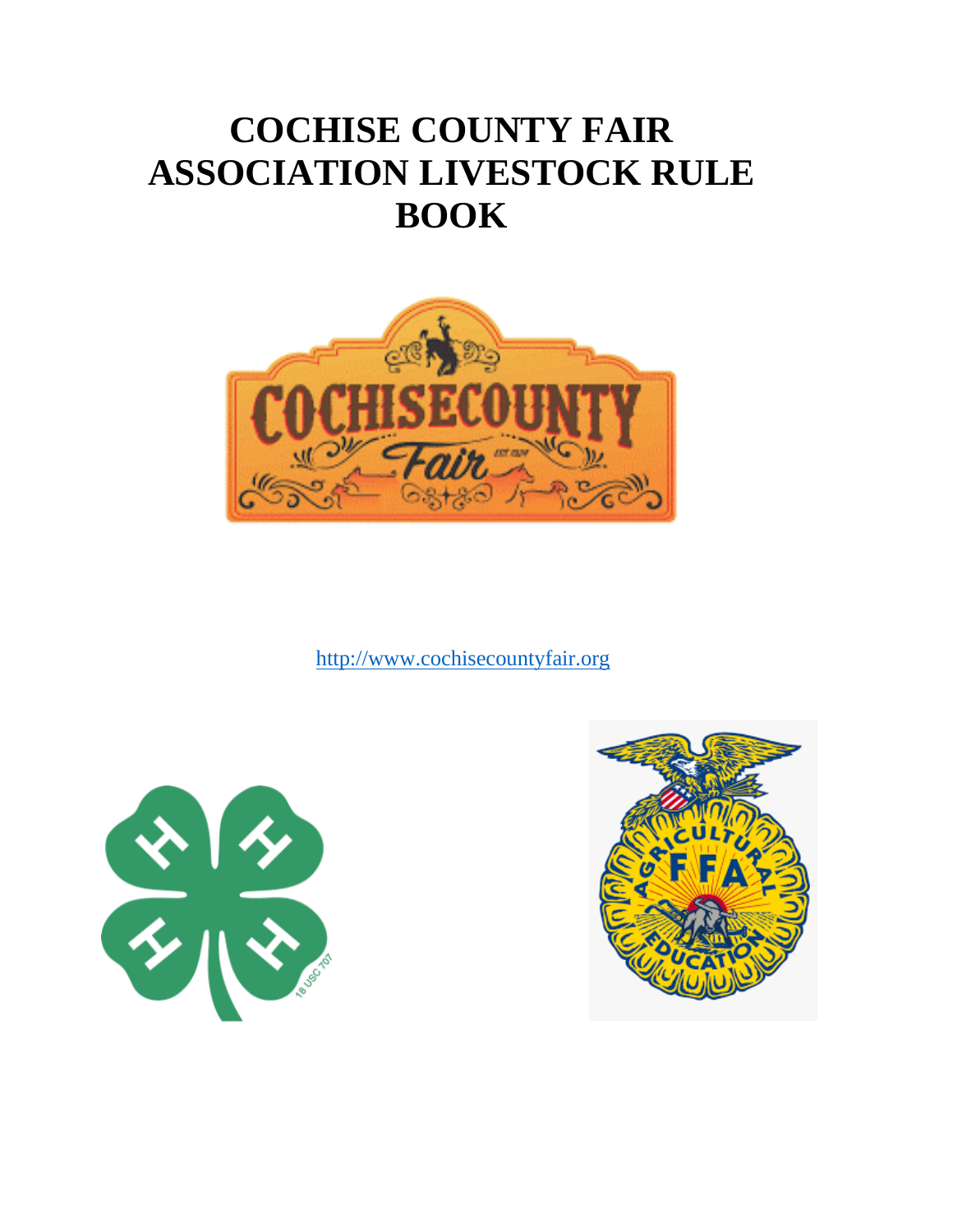The Cochise County Fair Association does not and shall not discriminate on the basis of race, color, religion (creed), gender, gender expression, age, national origin (ancestry), disability, marital status, sexual orientation, or military status in any of its activities or operations. Persons with a disability may request a reasonable accommodation, such as a sign language interpreter, by contacting Cochise County Fair Association at 520-364-3819. Requests should be made as early as possible to allow time to arrange for the accommodation.

Copies of this rulebook are available electronically at http://www.cochisecountyfair.org.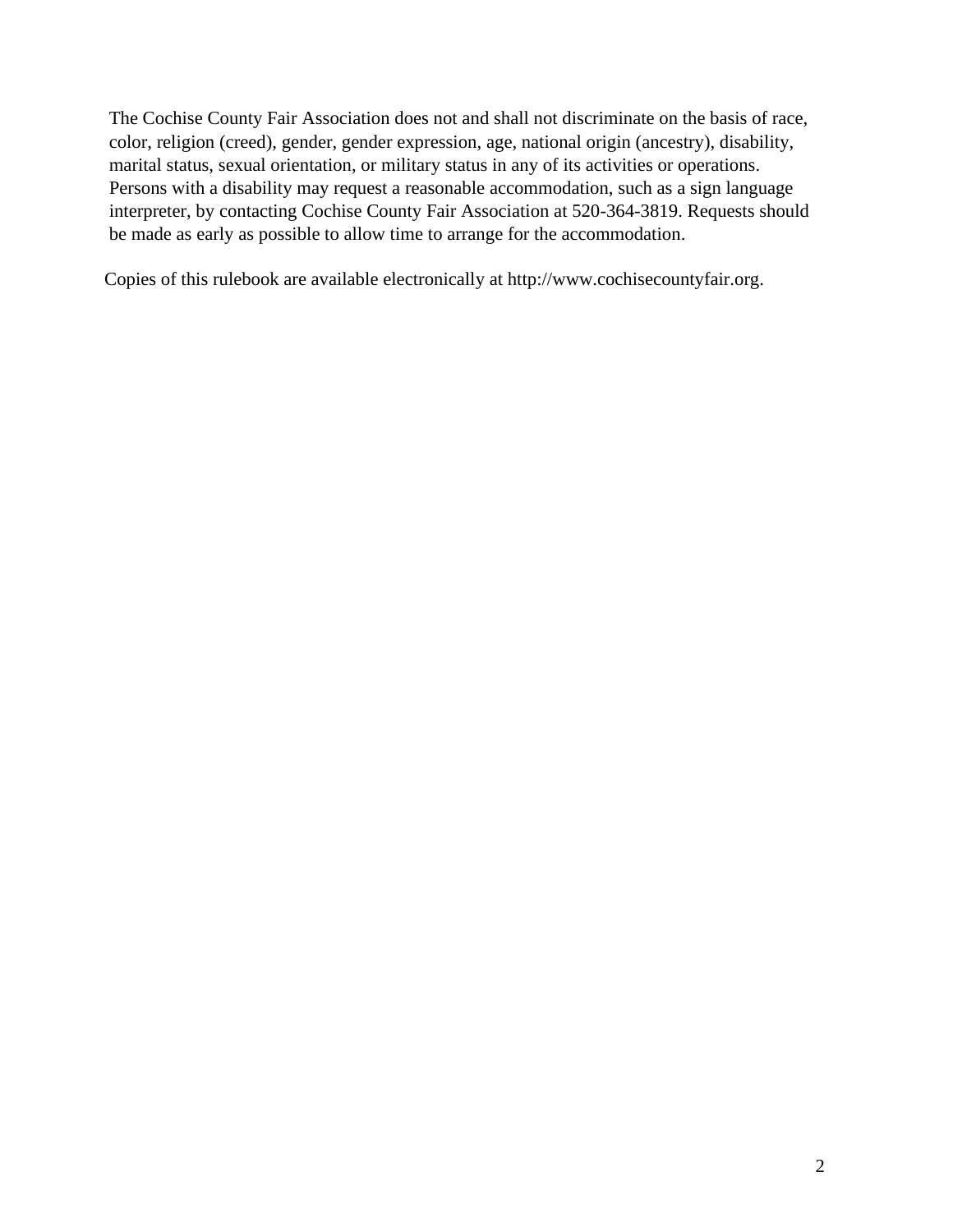# **2022 Cochise County Fair Show Schedule**

<span id="page-2-0"></span>

| <b>Sunday</b><br>3 PM                 | 9/11/2022<br>Carcass Live Judging                           |
|---------------------------------------|-------------------------------------------------------------|
| <b>Wednesday</b> 9/14/2022<br>5:30 PM | <b>Carcass Evaluation</b>                                   |
| Wednesday                             | 9/21/2022                                                   |
| 12 - 7 PM                             | <b>Small Stock Checked into Small Stock Barn</b>            |
| $12 - 7$ PM                           | Large Stock Checked into Large Stock Barn                   |
| $3 - 4 PM$                            | Goat & Lamb Weigh In                                        |
| $3 - 4 PM$                            | Steer Weigh In 4                                            |
| $4 - 6$ PM                            | Swine Weigh In                                              |
| 7 PM                                  | Large Stock Exhibitors Meeting                              |
| 8 PM                                  | All animals on Fair Grounds                                 |
|                                       |                                                             |
| <b>Thursday</b>                       | 9/22/2022                                                   |
| $7:45 \text{ AM}$                     | <b>Small Stock Exhibitors Meeting</b>                       |
| 8 AM - 12 PM                          | Small Stock Showmanship & Breed Judging to follow           |
| $1 - 2 PM$                            | Dairy Cattle, Dairy Cattle Showmanship, Beef Builders       |
|                                       | Breeding Beef: Open, 4H/FFA                                 |
| $2 - 2:30$ PM                         | Breeding Sheep: Open, 4H/FFA                                |
| $2:30-3PM$                            | <b>Breeding Meat Goat</b>                                   |
| $3 - 4 PM$                            | Pygmy Goat: Open, 4H/FFA                                    |
| 5 PM                                  | Breeding Swine, Market Hog, Swine Showmanship: Open, 4H/FFA |
| Friday                                | 9/23/2022                                                   |
| $8 - 9$ AM                            | Dairy Goats, Showmanship, Pack Goat: Open, 4H/FFA           |
| $9 - 10:30$ AM                        | Market Steer & Beef Showmanship: Open, 4H/FFA               |
| $10:30$ AM $-12$ PM                   | Market Goat & Meat Goat Showmanship: Open, 4H/FFA           |
| 1 - 2:30 PM                           | Market Lamb & Sheep Showmanship: Open, 4H/FFA               |
| 3:30 PM                               | <b>Costume Contest</b>                                      |
| $4:15$ PM                             | <b>Livestock Judging Contest</b>                            |
| 5 PM                                  | <b>Sale Notifications Due</b>                               |
| <b>Saturday</b>                       | 9/24/2022                                                   |
| 8 AM                                  | Packer Animal Forms Due                                     |
| $8 - 9$ AM                            | <b>Small Stock Continental Breakfast</b>                    |
| 10 AM - 12 PM                         | <b>CCFJL Small Stock sale</b>                               |
| 11:30 AM - 1 PM                       | Large Stock Buyers Luncheon                                 |
| 1 PM                                  | Cochise County Junior Livestock Large Stock Sale            |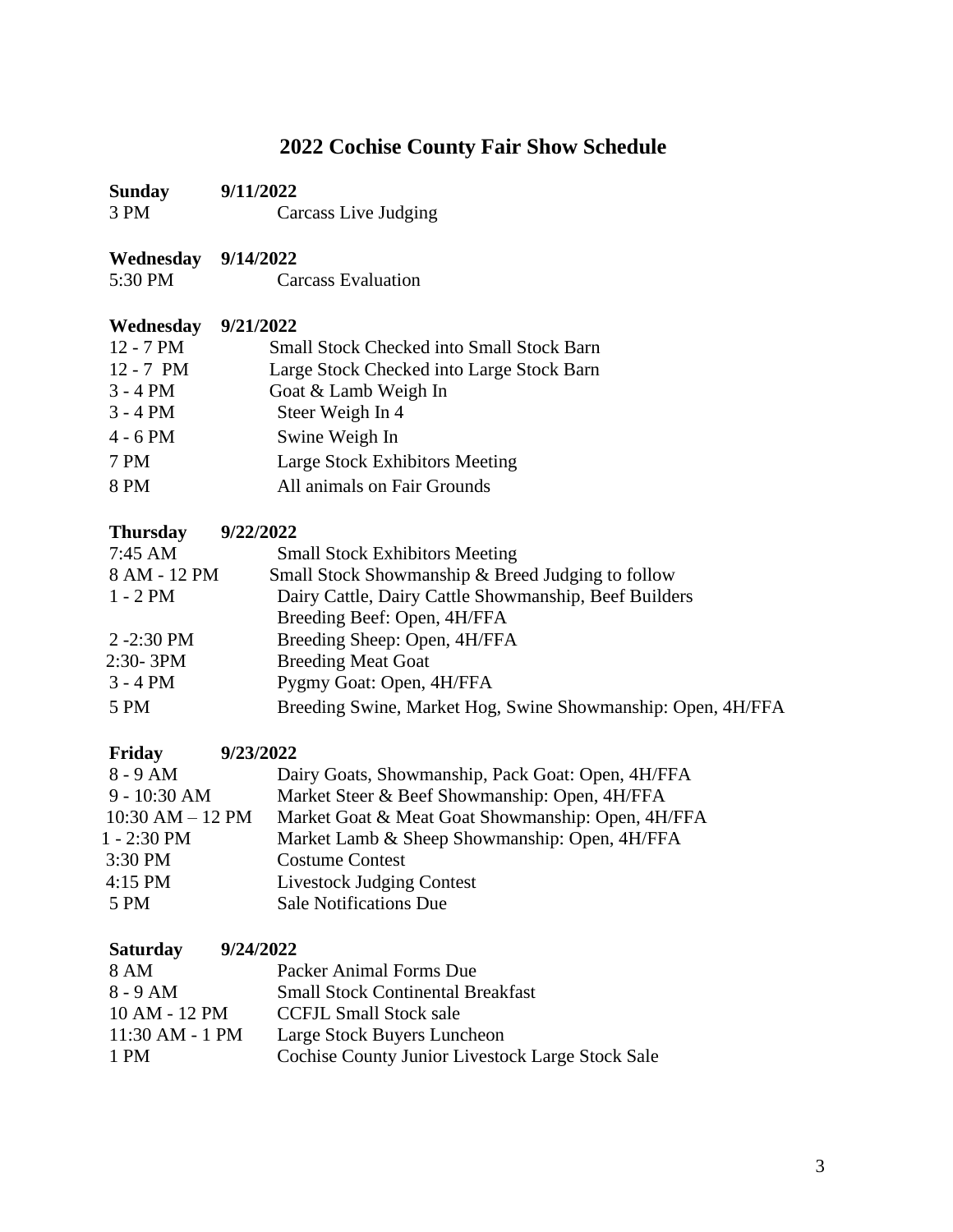| Sunday       | 9/25/2022                                        |
|--------------|--------------------------------------------------|
| 10 AM - 2 PM | Large Stock, Small Stock Round Robin Showmanship |
| $1 - 2 PM$   | 4H/FFA Awards, Year End & Round Robin            |
| 4 PM         | <b>Load Packer Trucks</b>                        |
| 4 PM         | <b>Building Exhibits Released</b>                |
| 4 PM         | All animals out of barns                         |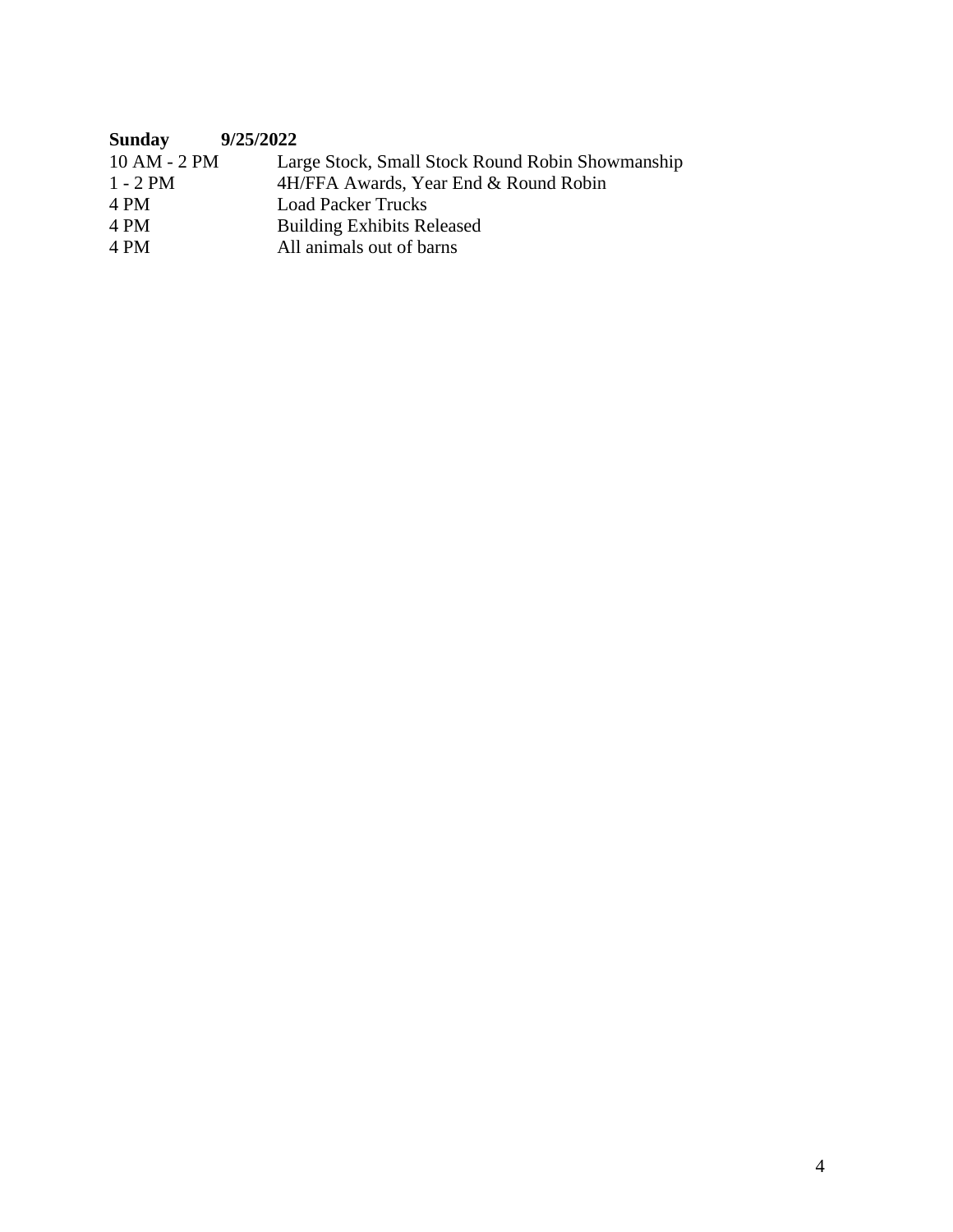# **CCFJL RULE BOOK CONTENTS**

<span id="page-4-0"></span>

| <b>2022 Cochise County Fair Show Schedule</b>                         |    |
|-----------------------------------------------------------------------|----|
| <b>CCFJL RULE BOOK CONTENTS</b>                                       | 5  |
| <b>EXHIBITOR CATEGORIES</b>                                           | 6  |
| <b>EXHIBITOR ETHICS</b>                                               | 7  |
| <b>DRUG TESTING</b>                                                   | 11 |
| DRUG TESTING PROCEDURES:                                              | 11 |
| <b>CCFJL GENERAL POLICIES RULES AND REGULATIONS FOR EXHIBITING AT</b> |    |
| THE COCHISE COUNTY FAIR                                               | 13 |
| Maximum-minimum weight ranges for market livestock are as follows:    | 14 |
| <b>GENERAL ANIMAL HEALTH AND CARE</b>                                 | 16 |
| <b>EXHIBITOR ATTIRE:</b>                                              | 17 |
| BEST COCHISE COUNTY BRED & FED                                        | 18 |
| PEN OF THREE:                                                         | 18 |
| PROSPECT ANIMALS:                                                     | 18 |
| <b>GENERAL BREEDING LIVESTOCK PROJECT RULES:</b>                      | 19 |
| <b>MARKET HOG BREED SHOW</b>                                          | 19 |
| <b>Market Steer:</b>                                                  | 20 |
| Class requirements:                                                   | 20 |
| FAQ for Production Steer:                                             | 21 |
| <b>SWINE RULES:</b>                                                   | 22 |
| MARKET HOG SHOW CLASSIFICATION GUIDELINES FOR PUREBRED HOGS           | 22 |
| <b>SHEEP RULES</b>                                                    | 23 |
| <b>Market Lambs:</b>                                                  | 23 |
| <b>Breeding Sheep:</b>                                                | 24 |
| <b>MEAT GOAT RULES</b>                                                | 25 |
| <b>Market Goat:</b>                                                   | 25 |
| <b>Breeding Meat Goat:</b>                                            | 25 |
| Meat Goat Doe Futurity:                                               | 25 |
| <b>DAIRY GOAT RULES</b>                                               | 27 |
| <b>PYGMY GOAT RULES</b>                                               | 27 |
| PACK GOAT RULES                                                       | 27 |
| <b>CARCASS EVALUATION PROGRAM:</b>                                    | 27 |
| Qualification for Carcass Steer of Merit                              | 28 |
| Qualifications for Carcass Hog of Merit                               | 28 |
| Qualifications for Carcass Lamb of Merit                              | 29 |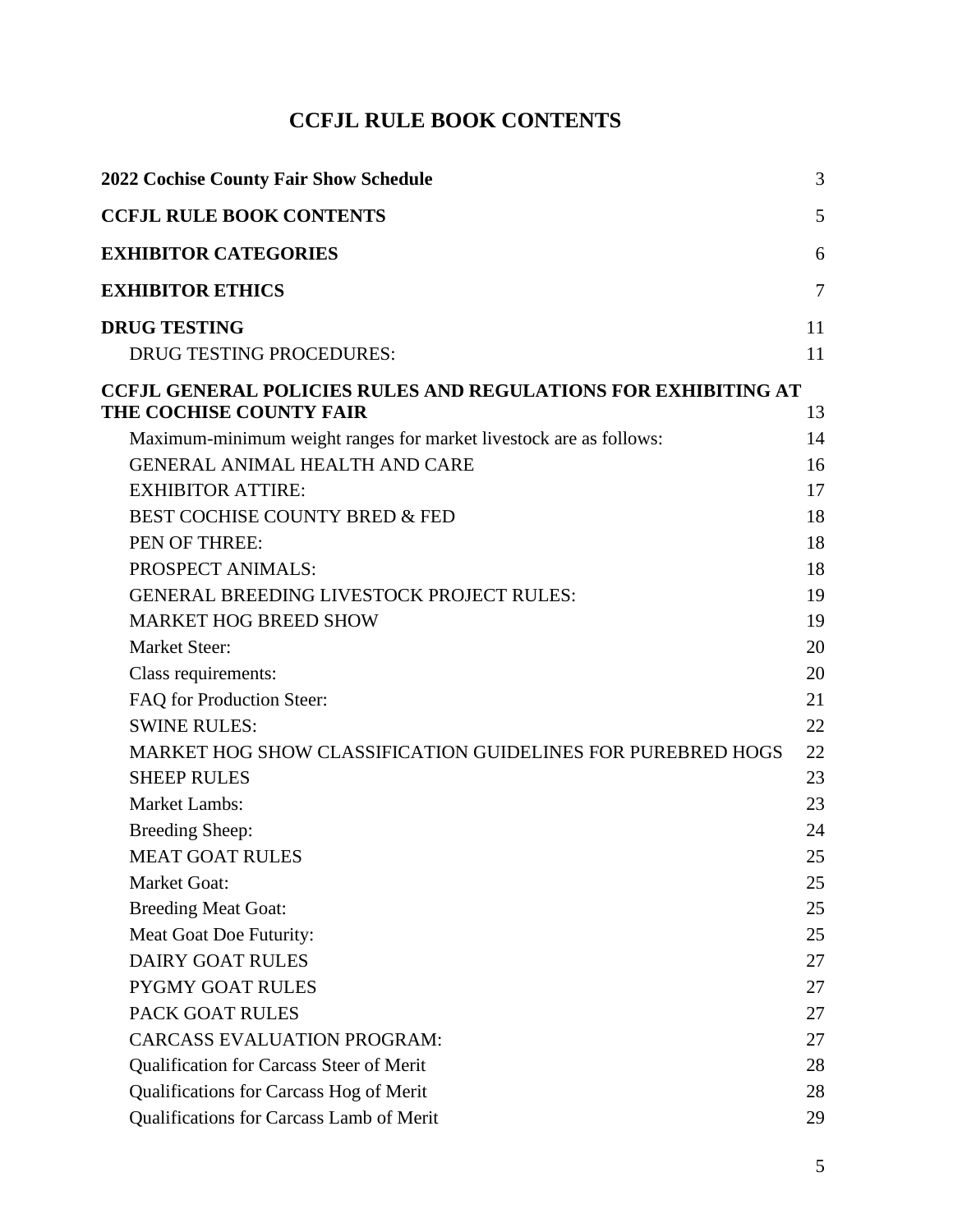<span id="page-5-0"></span>

| <b>Qualifications for Carcass Goat of Merit</b>        | 30 |
|--------------------------------------------------------|----|
| <b>CCFAJL MARKET LIVESTOCK SALE</b>                    | 30 |
| <b>CCFAJL LARGE LIVESTOCK AUCTION PROCEDURES</b>       | 31 |
| <b>GRIEVANCE PROCEDURES</b>                            | 32 |
| Process for Filing a Grievance:                        | 32 |
| <b>CCFAJL SMALL STOCK PROJECT RULES</b>                | 33 |
| <b>CCFAJL SMALL STOCK AUCTION PROCEDURES</b>           | 35 |
| <b>ROUND ROBIN AND SUPREME ROUND ROBIN SHOWMANSHIP</b> | 36 |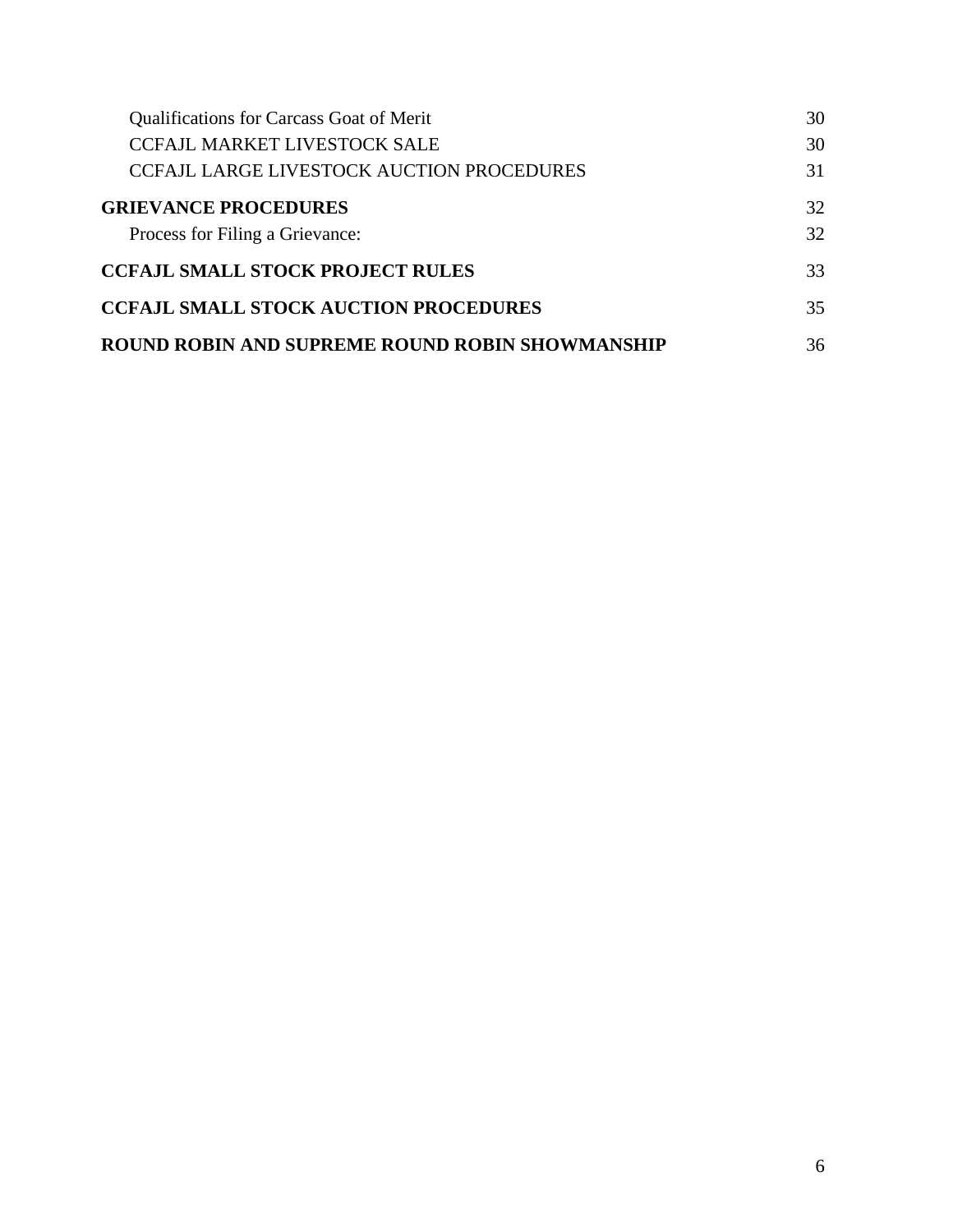# **EXHIBITOR CATEGORIES**

#### **FFA Members and Other Youth Exhibitors must enroll with the Cochise County Fair office by April 1st, 2022**

Cochise County Fair Association 3677 N Leslie Canyon Road Douglas, AZ 85607 520-364-3819

4-H Members, FFA members and Other Youth Exhibitors (collectively referred to as "Youth Exhibitors" throughout this document) participating in the Cochise County Fair will follow the rules contained in this Rule Book in order to exhibit and sell in the Cochise County Fair Small and Large Livestock Auctions.

- Junior Exhibitor: 8-13 years of age by January 1 of the current year.
- Senior Exhibitor: 14 to graduating high school seniors of the current year or has not surpassed their 19<sup>th</sup> birthday as of January 1 of the fair year.

All Exhibitors that do not meet this qualification will be moved to the Open livestock and small stock divisions.

Youth who wish to participate in the Cochise County Fair Junior Livestock Large or Small stock sales must meet or exceed the following qualifications.

- Follow all general livestock and small stock rules contained in this Rule Book.
- Must meet all existing ownership and tagging deadlines.
- Must have entries completed and submitted on time.
- Must participate in Youth Quality Assurance.
- Must fill out all forms to participate in the CCFJL Small or Large Livestock Sale. -Required Forms collected at check in Seasonal Passes, Member Highlight, W-9, Wholesome Meat Act, and Market Summaries are Optional
- By April 1st, all exhibitors must either be:
	- a. A member of a 4-H club or FFA Chapter
	- b. Enrolled with the Cochise County Fair Association as an Other Youth participant
- All 4-H and FFA Members must be considered a "member in good standing" at the time of the fair.
- <span id="page-6-0"></span>● The youth exhibitor must reside or attend school in Cochise County to participate in the CCFJL Livestock and Small Stock Auctions.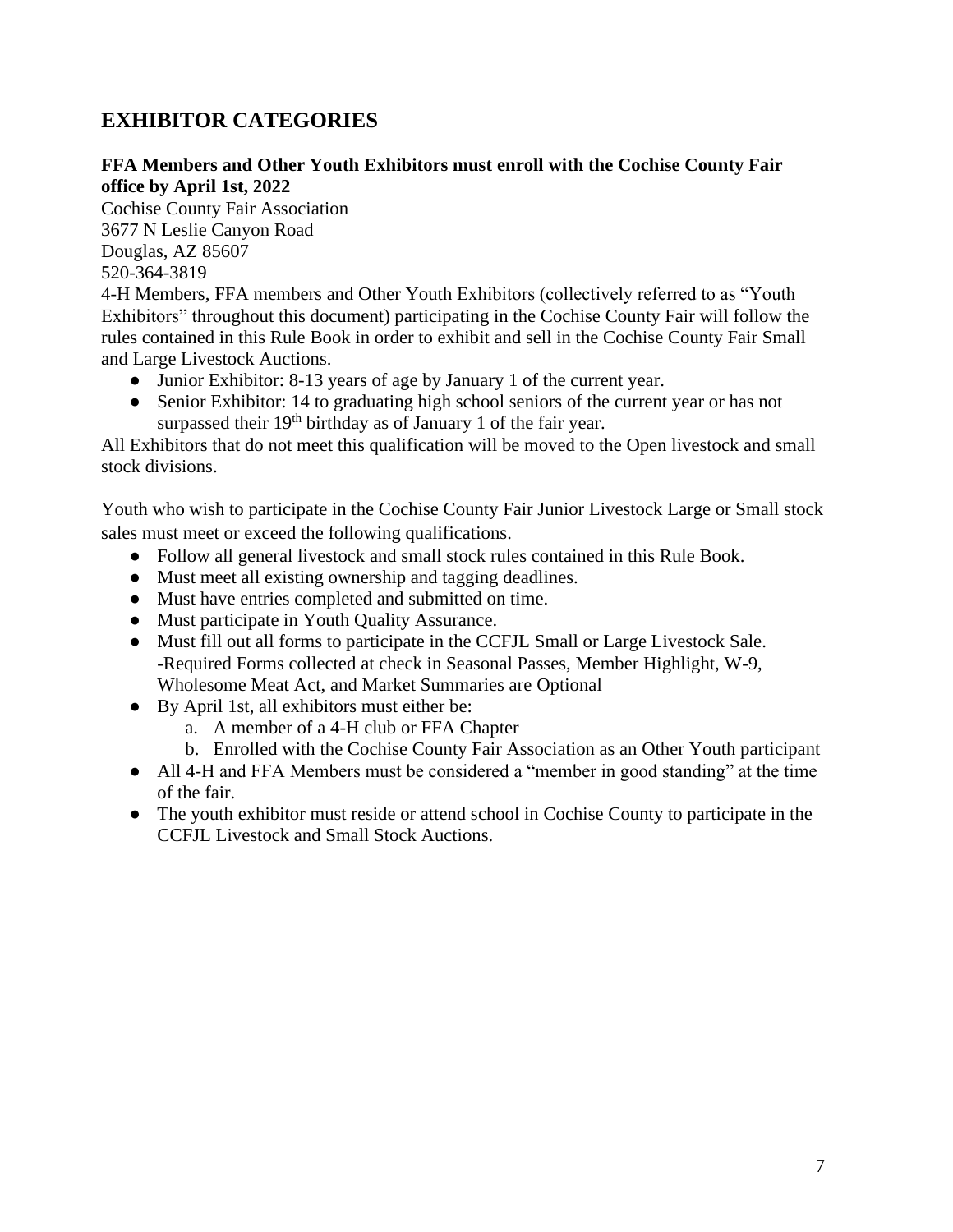### **EXHIBITOR ETHICS**

**THE YOUTH LIVESTOCK EXHIBITOR CODE OF PRACTICE:** I believe that my participation in the Junior Livestock program should demonstrate my own ability, knowledge and skill as a feeder and fitter of livestock. I will do my own work and only accept advice and support from others. I will not use abusive or questionable techniques in the feeding, fitting and showing of my animals. I will not resort to fraudulent, illegal, or deceptive practices when fitting them for show. I also will not allow my parents, my leader/advisor, or any other adult to employ such practices. I will read and understand the rules of all livestock shows in which I am a participant. I ask that my parents and leader/advisor of my project animal not break the rules or make an exception on my behalf. I wish for my livestock project to be an example of how to accept what life has to offer -good and bad- and how to live with the outcomes. I realize I am responsible for: - The proper care and treatment of my animals, - The production of wholesome food - And the development of sound moral character in myself-and others.

#### **NATIONAL CODE OF SHOW RING ETHICS (INTERNATIONAL ASSOCIATION OF**

**FAIRS AND EXPOSITIONS):** Exhibitors of animals at livestock shows shall at all times deport themselves with honesty and good sportsmanship. Their conduct in this competitive environment shall always reflect the highest standards of honor and dignity to promote the advancement of agricultural education. This code applies to junior as well as open class exhibitors who compete in structured classes of competition. This code applies to all livestock offered in any event at a livestock show. In addition to the "IAFE National Code of Show Ring Ethics," fairs and livestock shows have rules and regulations which they impose on the local, county, provincial and national levels. All youth leaders working with junior exhibitors are under an affirmative responsibility to do more than avoid improper conduct or questionable acts. Their moral values must be so certain and positive that those younger and more pliable will be influenced by their fine example. Owners, exhibitors, fitters, trainers and absolutely responsible persons who violate the code of ethics will forfeit premiums, awards and auction proceeds and shall be prohibited from future exhibition in accordance with the rules adopted by the respective fairs and livestock shows. Exhibitors who violate this code of ethics demean the integrity of all livestock exhibitors and should be prohibited from competition at all livestock shows in the United States and Canada.

ALL Youth Exhibitors must read and agree to abide by the Youth Livestock Exhibitor Code of Practice, National Show Ring Code of Ethics and the USDA Wholesome Meat Act and the Wholesome Assurance Statement. By submitting an animal for official verification, participants agree to comply with these codes and regulations. These documents may be found online at the Cochise County Fair Website.

In addition, by submitting an application for entry to the Cochise County Fair, participants agree to comply with all the rules and regulations governing Cochise County Fair [http://www.cochisecountyfair.org](http://cochisecountyfair.org/)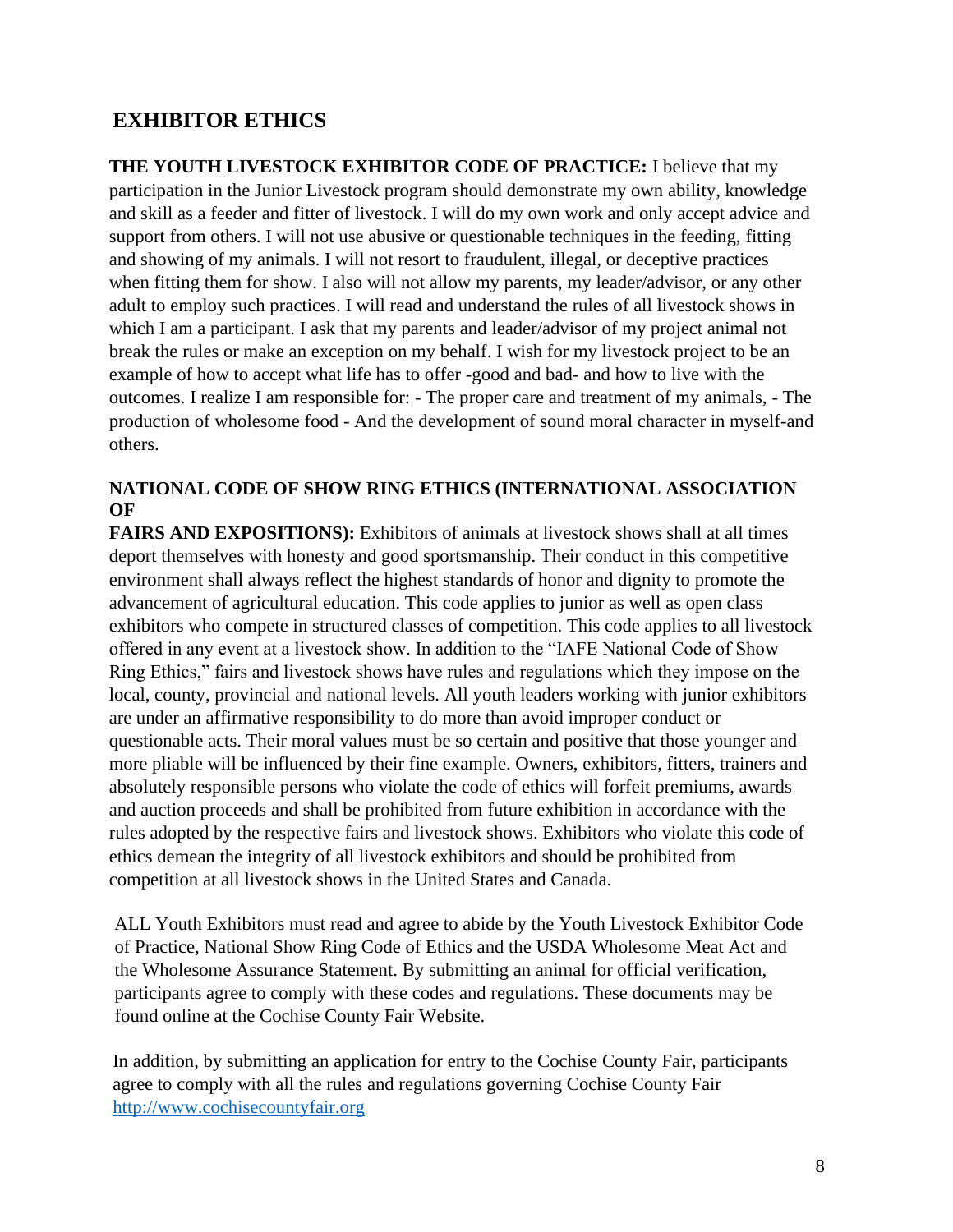Further, these provisions include total ownership of the entry for the prescribed number of days and provisions against unethical fitting, filling, and/or alteration of conformation and color of animal(s), meat tampering and illegal or non-approved use of drugs, medication and/or prohibited substance.

The following is a list of policies for all junior exhibitors and all junior livestock in competitive events:

- 1. All exhibitors must present, upon request of fair and livestock show officials, proof of ownership, length of ownership and age of all animals entered. Misrepresentation of ownership, age or any facts relating thereto is prohibited.
- 2. Owners, exhibitors, fitters, trainers, or absolutely responsible persons shall provide acceptable proof of ownership and origin, upon request by fair or livestock show officials.
- 3. Junior exhibitors are expected to care for and groom their animals while at fairs or livestock shows.
- 4. All exhibitors must be present at the livestock auction.
- 5. Animals shall be presented to show events where they will enter the food chain free of volatile drug residues. The act of entering an animal in a livestock show is the giving of consent by the owner, exhibitor, fitter, trainer and/or absolutely responsible person for show management to obtain any specimens of urine, saliva, blood, or other substances from the animal to be used in testing. Animals entered in an event which culminates with the animal entering the food chain shall not be administered drugs other than in accordance with applicable federal, state and provincial statutes, regulations and rules. Livestock shall not be exhibited if the drugs administered in accordance with federal, state and provincial statutes, regulations and rules affect the animal's performance or appearance at the event. If the laboratory report on the analysis of saliva, urine, blood or other samples taken from livestock indicates the presence of forbidden drugs or medication, this shall be prima facie evidence such substance has been administered to the animal either internally or externally. It is presumed that the sample of urine, saliva, blood, or other substance tested by the laboratory to which it is sent is the one taken from the animal in question, its integrity is preserved and all procedures of said collection and preservation, transfer to the laboratory and analysis of the sample are correct and accurate and the report received from the laboratory pertains to the sample taken from the animal in question and correctly reflects the condition of the animal at the time the sample was taken, with the burden on the owner, exhibitor, fitter, trainer, or absolutely responsible person to prove otherwise. At any time after an animal arrives on the fair or livestock show premises, all treatments involving the use of drugs and/or medications for the sole purpose of protecting the health of the animal shall be administered by a licensed veterinarian.
- 6. Any surgical procedure or injection of any foreign substance or drug or the external application of any substance (irritant, counterirritant, or similar substance) which could affect the animal's performance or alter its natural contour, conformation, or appearance, except external applications of substances to the hoofs or horns of animals which affect appearance only and except for surgical procedures performed by a duly licensed veterinarian for the sole purpose of protecting the health of the animal, is prohibited.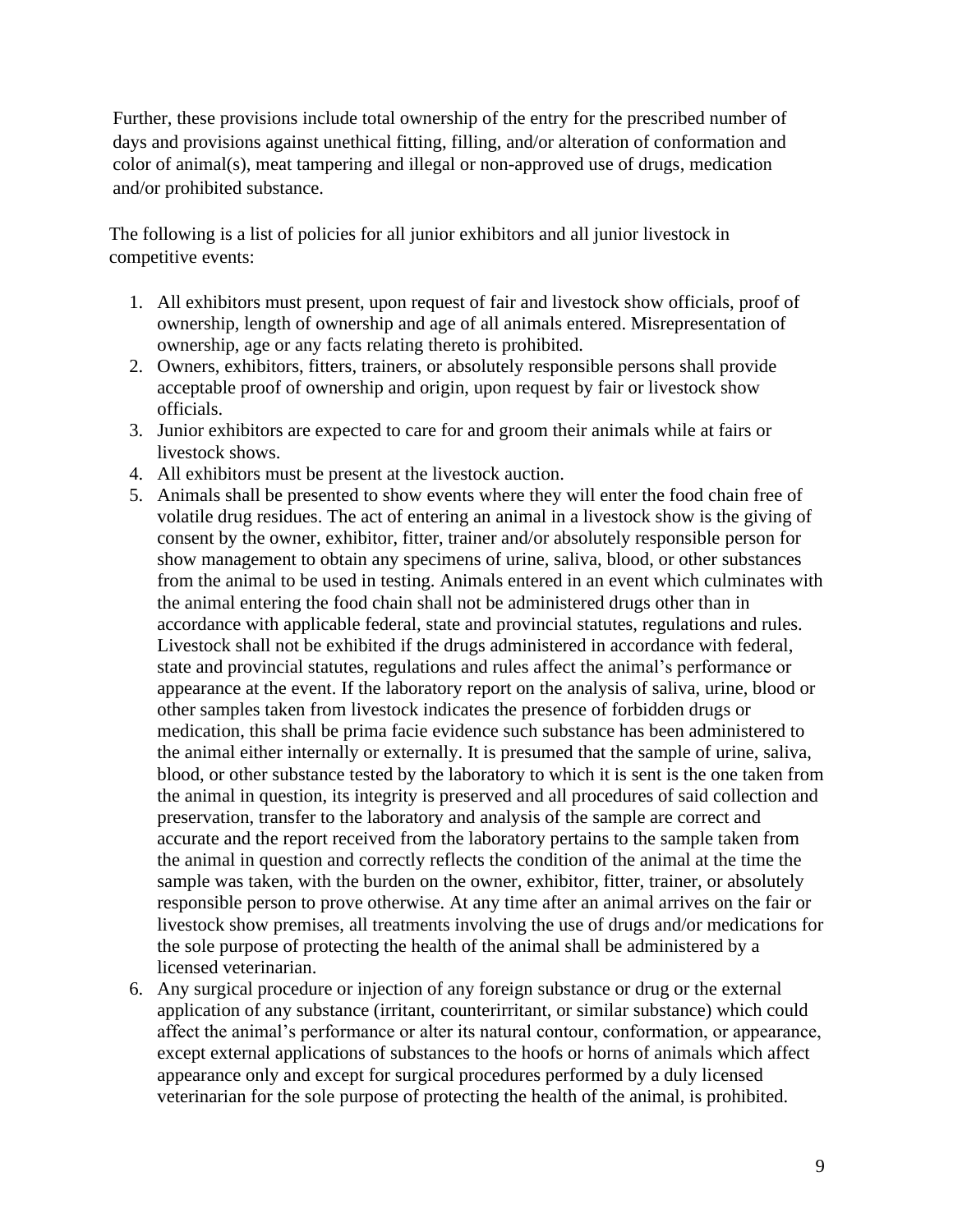- 7. Animals receiving performance-enhancing drugs (i.e. including, but not limited to, anabolic steroids, diuretics, anti-inflammatories, tranquilizers and pain killers) are ineligible to show.
- 8. The use of showing and/or handling practices or devices such as striking animals to cause swelling, using electrical contrivance, or other similar practices are not acceptable and are prohibited.
- 9. Direct criticism or interference with the judge, fair or livestock show management, other exhibitors, breed representatives, or show officials before, during, or after the competitive event is prohibited. In the furtherance of their official duty, all judges, fair and livestock show management, or other show officials shall be treated with courtesy, cooperation and respect and no person shall direct abusive or threatening conduct toward them.
- 10. No owner, exhibitor, fitter, trainer, or absolutely responsible person shall conspire with another person or persons to intentionally violate this Code of Ethics or knowingly contribute or cooperate with another person or persons either by affirmative action or inaction to violate this Code of Ethics. Violation of this rule shall subject said individual to disciplinary action.
- 11. The application of this Code of Ethics provides for absolute responsibility for an animal's condition by an owner, exhibitor, fitter, trainer, or participant whether or not he or she was actually instrumental in or had actual knowledge of the treatment of the animal in contravention of this Code of Ethics.
- 12. The act of entering an animal in a fair or livestock show is the giving of verification by the owner, exhibitor, fitter, trainer, or absolutely responsible person that he or she has read this IAFE National Code of Show Ring Ethics and understands the consequences of and penalties provided for actions prohibited by this code. It is further a consent that any action which contravenes these rules and is also in violation of federal, state, or provincial statutes, regulations or rules may be released to appropriate law enforcement authorities with jurisdiction over such infractions.
- 13. All exhibitors, parents, leaders and volunteers will conduct themselves in a positive and constructive manner. Anyone deemed to be in violation of any of the above may be asked to leave the show and can be barred from the grounds.

**JUDGES' DECISIONS:** The decision of judges in all events shall be final in all cases, except where mistake, fraud, misrepresentation or collusion, not discovered at the time of award, is apparent. In such cases the judge may make the decision, or with his/her approval, the matter may be referred to the Cochise County Fair Junior Livestock Committee, with further appeal to the Cochise County Fair Board.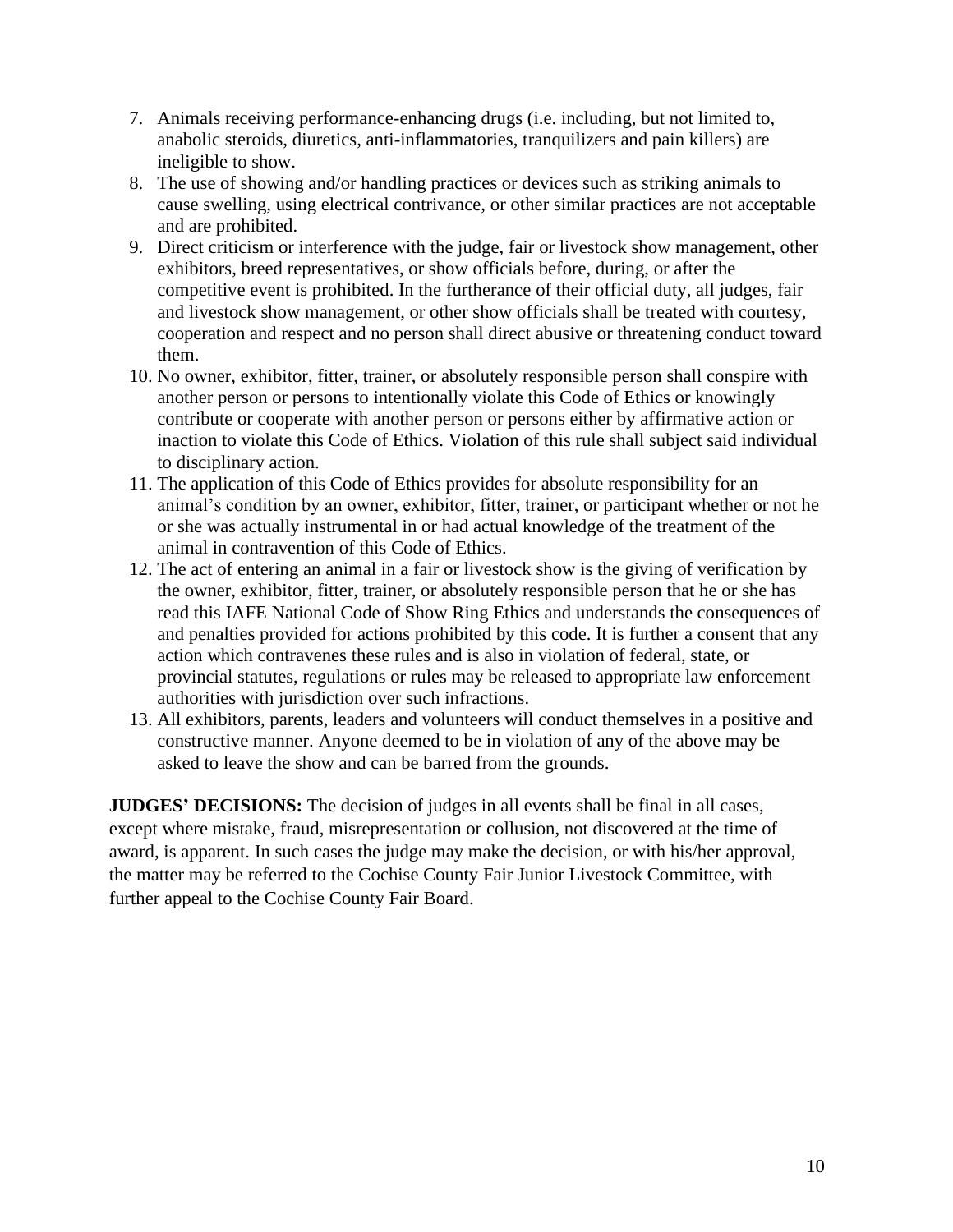# <span id="page-10-0"></span>**DRUG TESTING**

The United States Department of Agriculture Wholesome Meat Act applies to the sale of market livestock sold during the Cochise County Fair. The Statement is as follows:

- The use of animal drugs or other substances by non-veterinarians in any manner other than in accordance with the labeling approved by FDA, is a violation of federal law.
- Food animals must not exceed FDA/EPA/USDA established tolerances for any foreign substance including drugs, pesticides, feed additives, or other chemicals.
- Violative results of residue testing are subject to investigation by USDA and FDA for prosecution.
- Any misrepresentation of a food animal that can potentially affect the acceptability of the carcass or milk will be considered fraud.
- Note: Abuse of the extra-label privilege by veterinarians is unethical and is subject to serious consequences such as license revocation. Drug withdrawal periods must be completed prior to arrival at the show. PLEASE CONSULT YOUR PROJECT LEADER/ADVISOR OR CCJL BOARD MEMBER IF YOU DO NOT UNDERSTAND ANY OF THESE STATEMENTS.

#### <span id="page-10-1"></span>**DRUG TESTING PROCEDURES:**

- 1. Champion Testing: Grand, Reserve, & Best Bred & Fed Champions WILL be tested immediately following selection. If the animal has previously been selected and tested, it will be the Veterinarian/Tester's option to collect an additional sample.
- 2. The veterinarian/tester will be in charge of their own protocol for collecting and handling samples.
- 3. Procedure for selection of animals for random drug testing if performed: At the end of each class, a show official will draw a chip from a box. In the box are eight chips, four that are blank and four that are numbered one through four. If a blank chip is drawn, there will not be a drug test from that class. If a numbered chip is drawn, the animal which placed that number will be tested. Example, if chip number one is drawn, first place will be tested; two drawn, second place to be tested. The number of blank chips in the box may be increased or decreased as determined by the Show Veterinarian and Department Superintendent.
- 4. Drug testing will be performed immediately following the class. It will be the Veterinarian/Testers discretion if testing should be delayed to accommodate animals that will be returning for subsequent judging (breed champion, etc.).
- 5. Testing of market animals will include testing of all Grand, Reserve & Best Bred & Fed Champions for beef, sheep, swine and meat goat divisions. Show management reserves the right to do testing on any animal entered in the Fair for any foreign substance including drugs, chemicals, or feed additives. The Official Show Veterinarian (or designated testing official) will collect urine and/or blood samples from animals selected for a drug test. It will be the Veterinarian/Tester's option if the sample is urine and/or blood.
- 6. Test samples must be free of any identifiable or unidentifiable foreign substance, including drugs, chemicals or feed additives, unless otherwise established as permissible by the United States Department of Agriculture (USDA) or Food and Drug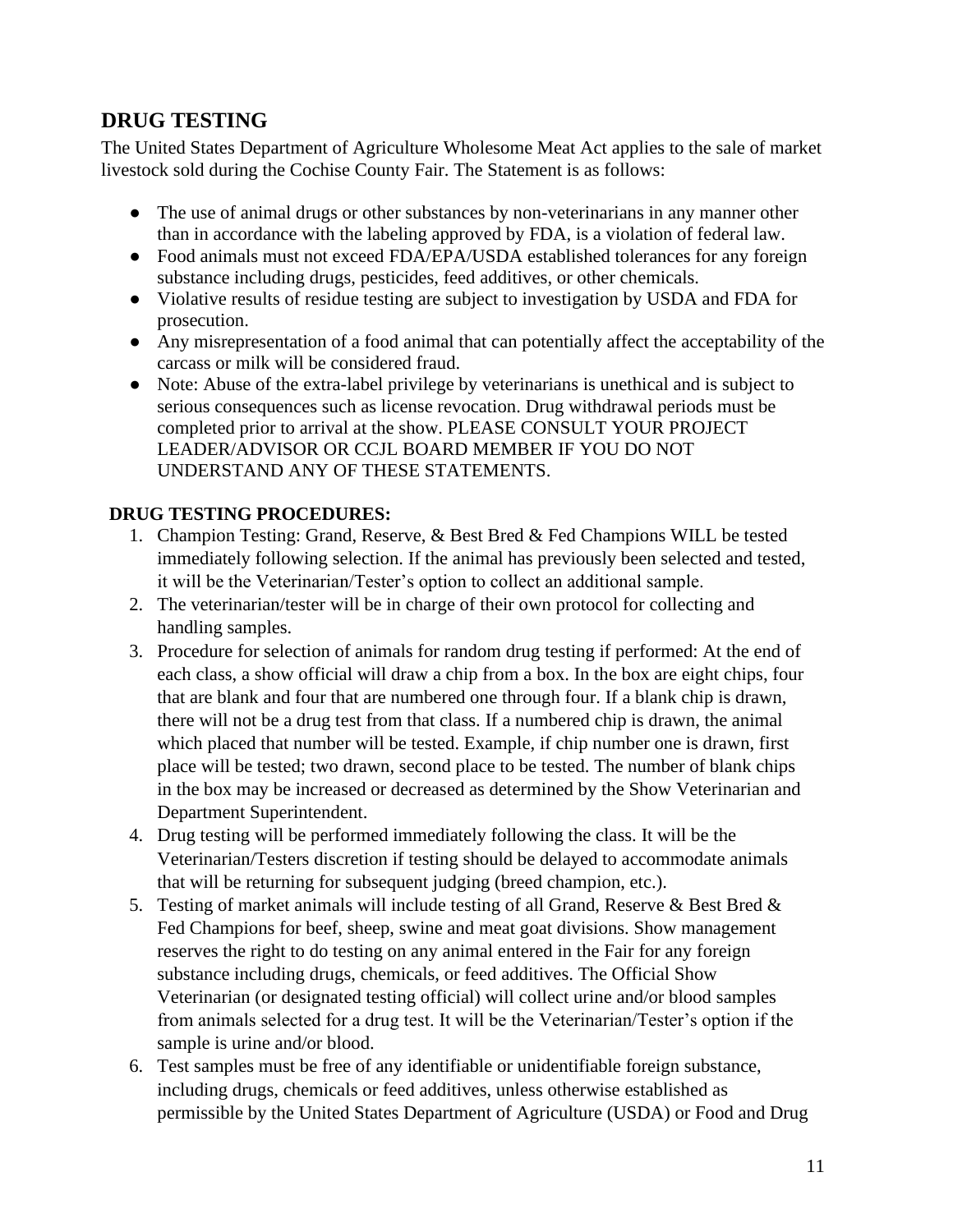Administration (FDA). There can be no presence of any performance-based drugs and/or derivatives thereof in test samples.

- 7. Animals that test positive for an unapproved foreign substance, including drugs, chemicals, feed additives, performance-based drugs or derivatives of any of these substances will be disqualified and ineligible for premiums or sale proceeds and the youth exhibitor will forfeit any awards. If an animal is disqualified, changes will not be made to the placings of other animals. The disqualified animal's carcass will be disposed of and the person owning the animal will be responsible for the expense for drug testing, including lab and collection fees.
- 8. The owner of the disqualified animal, their 4-H leader, FFA Advisor and his/her immediate family members may be reported to the North American Livestock Show and Rodeo Managers' Association Rule Infraction Database. If an individual is twice found to be in violation of these rules, the individual(s) responsible for the action causing disqualification will be barred from participating in any future Cochise County Fair Junior Livestock Shows.
- 9. If residues from foreign substances, including drugs, chemicals or feed additives, are found in the carcass tissue of an animal sold through the Cochise County Junior Livestock Auction, the Cochise County Fair and the Cochise County Livestock Council will NOT be liable or responsible for the condition of the carcass or sale price of the animal.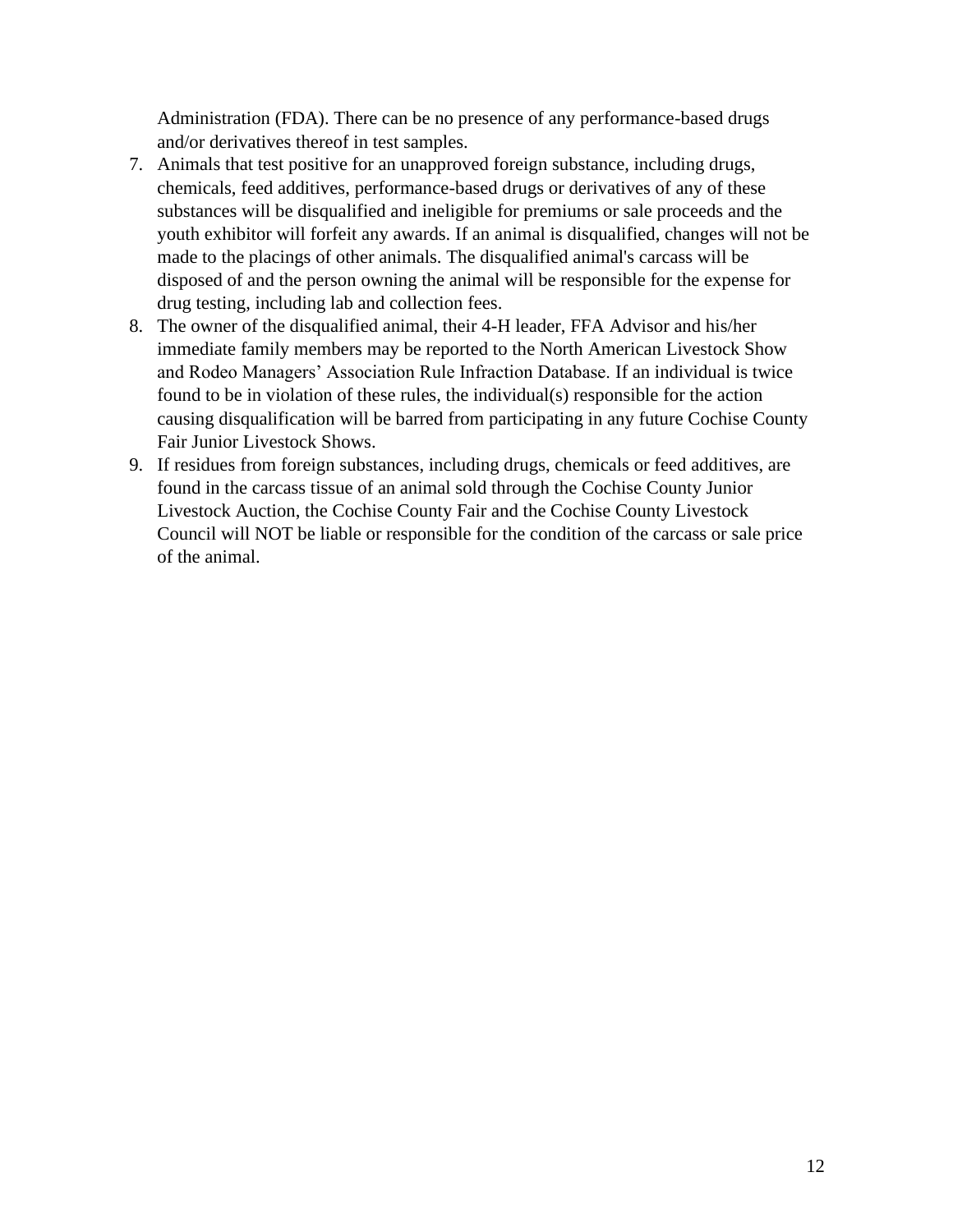# <span id="page-12-0"></span>**CCFJL GENERAL POLICIES RULES AND REGULATIONS FOR EXHIBITING AT THE COCHISE COUNTY FAIR**

**QUALITY ASSURANCE:** All Youth Exhibitors and leaders/advisors must have a current quality assurance certification in order to exhibit at the county fair. The class is good for one year. The online class is available at [http://www.yqca.org.](http://www.yqca.org/)

**SEASONAL PASS / INSPECTION:** A Seasonal Pass is required for exhibition of all cattle, sheep, goats, and swine owned by Arizona residents and exhibited in Arizona according to state law and rule (ARS § 3-1346, R3-2-703). To receive a Seasonal Pass, the exhibitor must complete an application. An Arizona Self-Inspection Certificate OR an Arizona Livestock Inspection Certificate number is required. Instructions and an application can be downloaded online at https://agriculture.az.gov/seasonal-passes. For questions, please call the selfinspection staff at (602) 542-6407.

- Health Regulations of the United States Department of Agriculture require that animals treated with drugs, pesticides or any other chemical must go through the prescribed withdrawal period as listed on the label. Therefore, it is important that exhibitors determine the type of treatments used if the animals must be dipped or treated prior to leaving the point of origin. Exhibitors of market animals will be required to present a signed Wholesome Meat Certification for each market and carcass animal to Show management at time of check-in. Both the exhibitor AND parent/guardian/responsible adult must sign the Certification. Participant must certify that the animal is not adulterated within the meaning of the Federal Food, Drug, and Cosmetic Act or the Wholesome Meat Act.
- Only animals of United States origin are eligible to be entered in a Market Division. Market animals must be bred, born and raised in the United States.

**Registration Deadlines:** Items to be submitted by 5:00 pm on the due date unless otherwise stated.

**Enrollment Deadline:** The youth exhibitor must be enrolled in the project area entered for the county fair. Youth Exhibitors must be enrolled by April 1 for Market, Carcass, and Breeding livestock projects. Youth Exhibitors must designate by this date if they are in the 4- H, FFA or Other Youth project category. Enrollment forms must specify the project species and participation will be limited to the species named on the enrollment form. No substitution of species will be allowed after the deadline date. Exceptions must be approved by the CCFJL Board.

#### **Record books**

All exhibitors planning to sell large stock or small stock must turn in a summary form of records at check-in.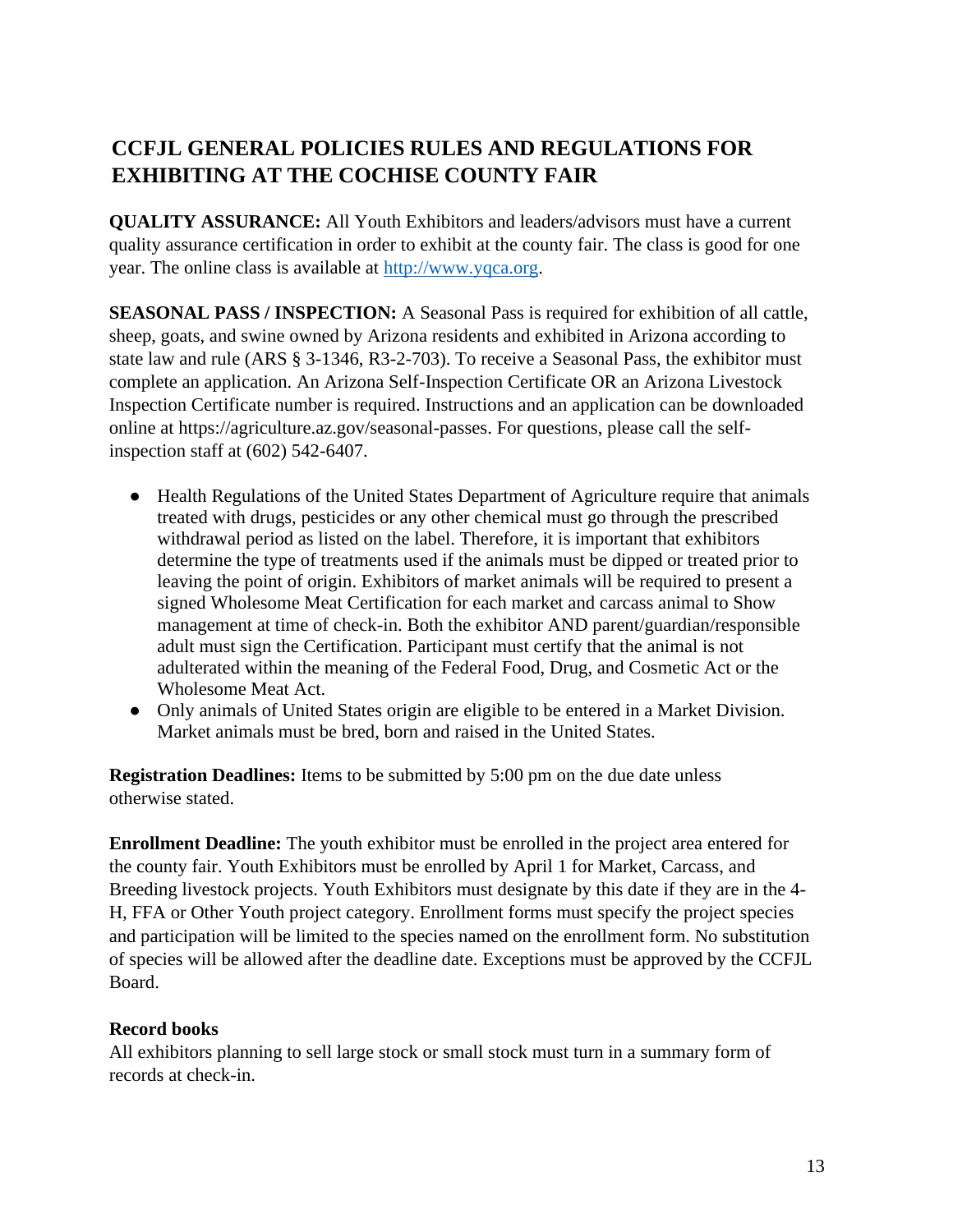| <b>Ownership Deadline:</b> Number of days prior to the Wednesday start of county |                             |  |  |  |
|----------------------------------------------------------------------------------|-----------------------------|--|--|--|
| fair: Market and Carcass Steers:                                                 | 150 days $-$ April 25, 2022 |  |  |  |
| Market/Carcass Hog, Lamb, Goat:                                                  | 90 days $-$ June 25, 2022   |  |  |  |
| <b>Breeding Cattle:</b>                                                          | 60 days $-$ July 25, 2022   |  |  |  |
| All other livestock:                                                             | August 15, 2022             |  |  |  |

**Market/Carcass Livestock Tagging:** Official verification will be done at the club level no later than 10 days after the ownership deadline to assure adherence to the minimum date of possession and if applicable that animals are properly castrated. Official verification will include a tamper proof ear tag and declaration as to 4-H, FFA or "Other Youth" Exhibitor category. Tags will be provided by CCFJL to Club and Chapter livestock leaders for application/distribution. All hogs must have an official Cochise County Livestock Tag. All non- market hogs will be tagged at the county fairgrounds during the weigh in time, if not already tagged. There will also be two steer tagging dates whereas market and carcass steer exhibitors are required to attend one.

| <b>Market Hogs</b>                                | 220 lbs. to 300 lbs. (280 lbs. maximum pay weight)                                                                                                                                                                        |
|---------------------------------------------------|---------------------------------------------------------------------------------------------------------------------------------------------------------------------------------------------------------------------------|
| <b>Market Lambs</b>                               | 90 lbs. to unlimited (145 lbs. maximum pay weight)                                                                                                                                                                        |
| Market Lambs - Small<br><b>Breed</b>              | Southdown, Dorper, & Cheviot at 80 lbs. minimum and Olde<br>English "Babydoll" southdown at 65 lbs. minimum                                                                                                               |
| <b>Market Goats</b>                               | 70 lbs. to unlimited (120 lbs. maximum pay weight)                                                                                                                                                                        |
| <b>Market Steers</b>                              | $1,000$ lbs. to unlimited $(1,300$ lbs. maximum pay weight)                                                                                                                                                               |
| Market Steers - Small<br><b>Breed Beef Cattle</b> | Minimum of 500 lbs. for 34 to full Lowline/other small breed beef<br>cattle Minimum of $650$ for $50\%$ to $74\%$<br>Declaration must be made at tagging time as to Lowline/small<br>breed classification and percentage. |

#### <span id="page-13-0"></span>**Maximum-minimum weight ranges for market livestock are as follows:**

**Entry Deadline:** All county fair livestock exhibits must be entered online no later than 5:00 pm, September 1. There will be a late fee of \$150 assessed for all entries received from 5:01pm on September 1st through 5:00pm on September 8th. There will be no entries accepted after 5:00 pm on September 8th NO EXCEPTIONS. Youth exhibitors and their parents are responsible for checking that their entries are correct.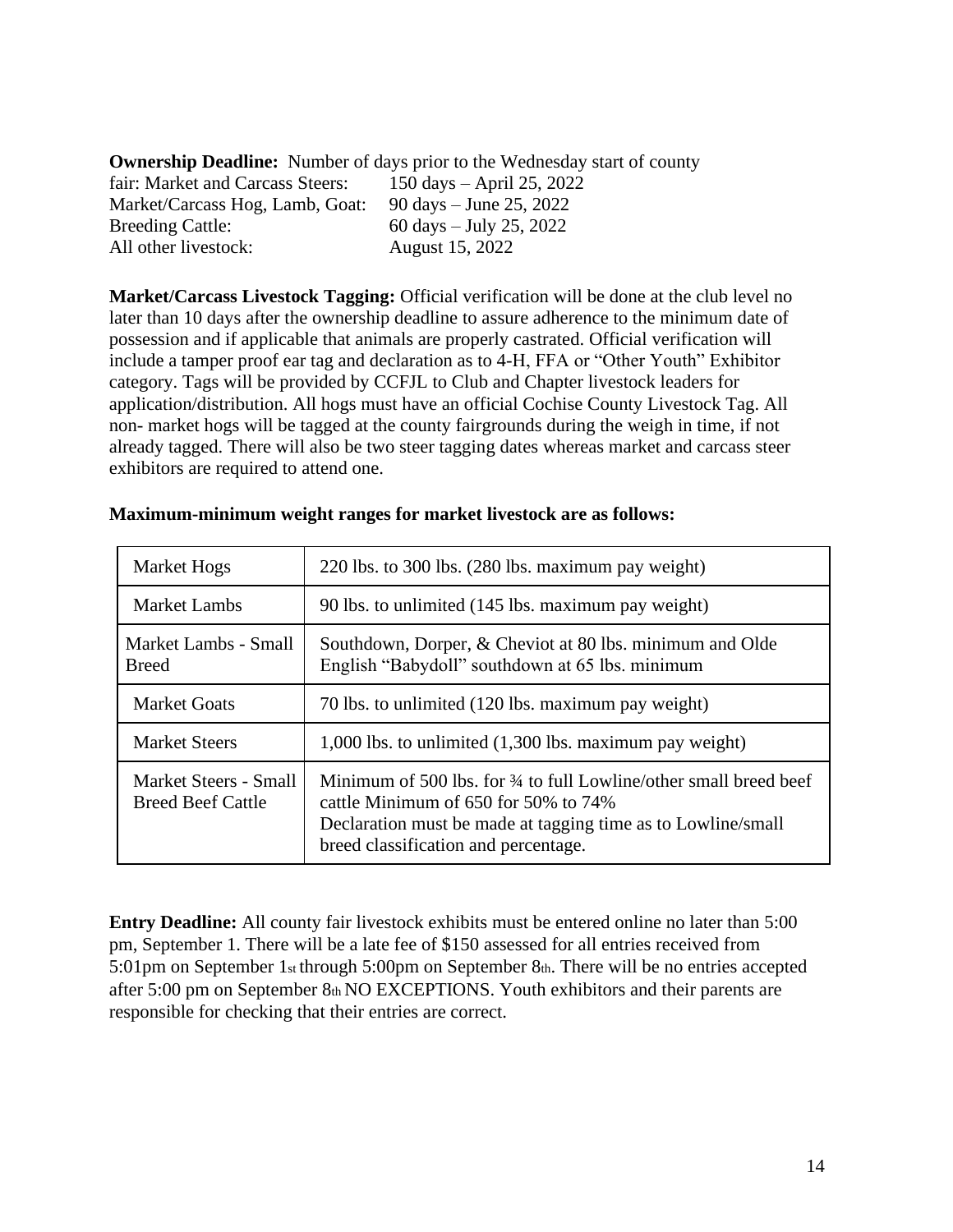**Entry Fees:** The entry fee will be \$15 per head for each market and carcass livestock exhibit. The entry fee will be \$5 for all other livestock. Entry fees are due for the number of head entered. Fees are not refundable. All fees are due and must be received by September 11th to avoid a \$25 late fee. Fees are payable to Cochise County Fair Association Junior Livestock 3677 N. Leslie Canyon Rd. Douglas, Az 85607. All entry fees must be paid by September 15th or entry will be deleted.

**Tagging:** Each exhibitor may tag up to 4 animals per species, but may only enter and show 1 carcass and 2 market at the fair. Each animal can only be entered in one market or carcass class. If you need to switch two animals (one of your market animals will be shown in carcass and your carcass will be shown in market) this is permitted by notifying the Cochise County Fair Office. Do not double enter animals.

If a youth exhibitor only has 1 market and 1 carcass animal and the carcass animal does not make weight, the youth exhibitor may take the light weight carcass animal as their second market animal to the county fair. However, the youth exhibitor must notify the CCFJL Board or Superintendent at the live carcass animal show or before. This change will not be allowed if notification is late.

Each Youth Exhibitor will be expected to show and sell his/her own animal unless the Superintendent or CCFAJL Committee member makes an exception because of unusual circumstances (i.e. two animals in the same weight class). If an exception is granted, the animal may be shown by any other Cochise county Exhibitor, 8 to 18 years of age.

**Fair Check-In Times:** All livestock must be on the fairgrounds by 8pm on Wednesday of the fair week. Refer to the schedule on page 3.

**Fair Weigh-in Times:** Refer to schedule on page 3.

It will be permissible for the exhibitor to have someone else weigh-in the animal for them in the event that they cannot be present or involved in other events that might be in progress at the time that the animals are being weighed. If the exhibitor asks for a re-weigh the animal cannot leave the scale area, the scales will be zeroed and then the animal re-weighed.

If market animals do not make weight they are automatically entered in breeding, prospect or open. The 4th animal may be entered in futurity, breeding, or the prospect class. The same animal may NOT be shown in the breeding and market and/or prospect class. The same animal may be shown in only one of these classes. The exception is with futurity animals and offspring. The futurity animals should also be entered in the appropriate breeding class. The offspring should also be entered in one of the following: breeding, market or prospect. If shown in one of the above classes they would be eligible to be shown in showmanship.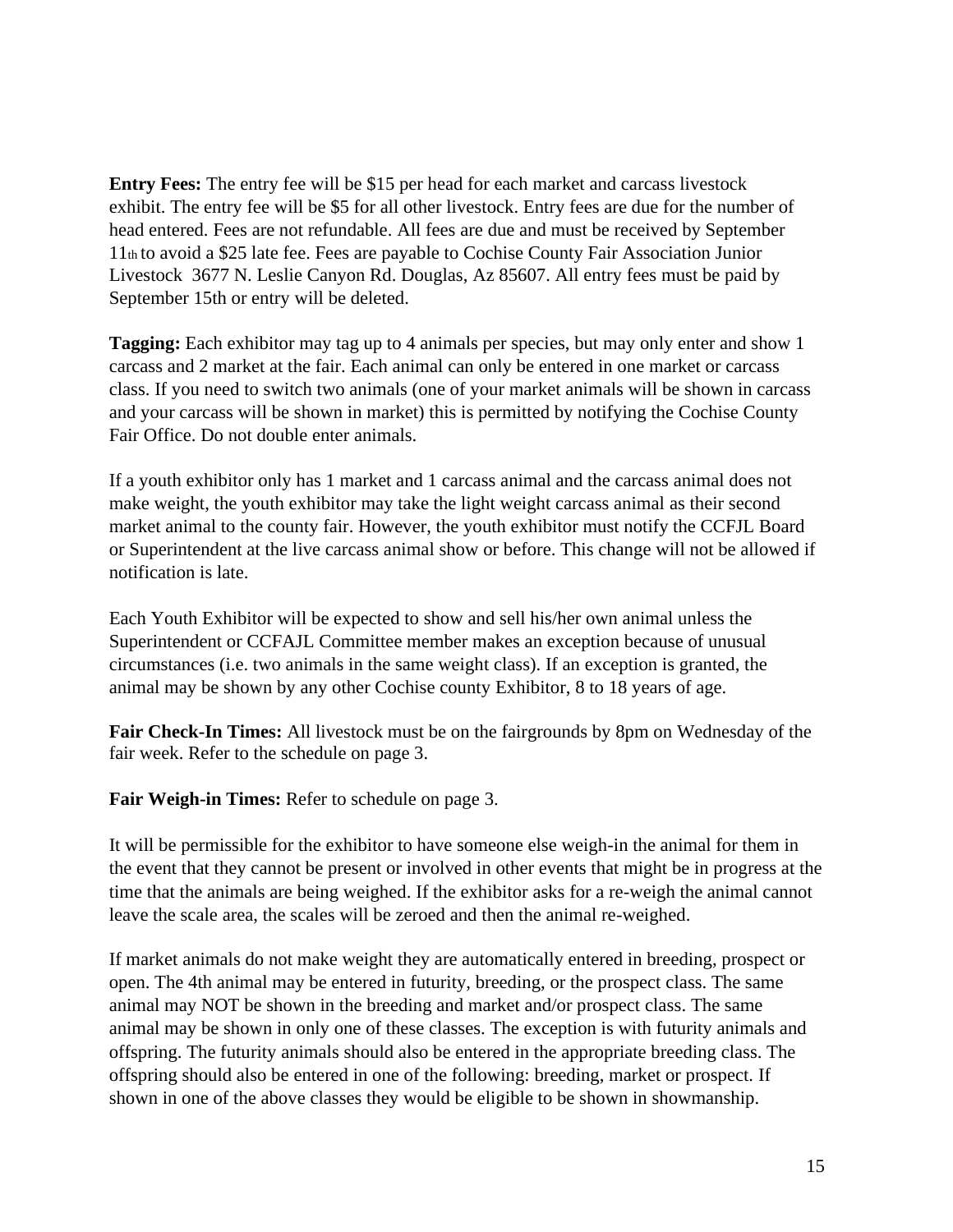**Non-Sale Animal Transportation:** All animals not going through the sale, but being transported to packers must be signed up and paid for by Saturday at 8:00 am. Forms will be available in the Show Office. No exceptions will be made.

All animals must be washed before 10:30 am on the day of the sale and then the wash rack will be closed.

**Junior Livestock Judge Selection:** The CCFJL committee will begin the judge selection process in January by gathering names and biographies from qualified judges who have confirmed they are available to judge at the fair. Proposed judges will be presented for review during the February CCFJL committee meeting. The CCFJL committee will submit a list of a minimum of 10 qualified judges to the fair manager by March 1. Upon the fair board's decision of which judge to hire, the fair manager will contact the selected judge to finalize their contract and secure lodging. The name of the hired judge will be released on July 15. In the event of a cancellation, judges from the approved list will be considered first. In the event none of the judges on the approved list are available, the livestock committee chair will be notified and a search for a qualified judge will take place by a committee organized by the fair manager and the livestock committee chair.

#### **Grand Champion, Reserve Champion and Cochise County Bred and Fed Awards:**

Grand Champion, Reserve Champion and Cochise County Bred and Fed will be selected in all the livestock species providing the judge has awarded blue ribbons to the animals in the various classes within the department and in their estimation deems the animal to be of championship quality.

Educational Signs may be displayed in the Livestock Building under the supervision of the superintendent.

**Release Time**: Release time for all livestock is 4:00 p.m. on Sunday.

<span id="page-15-0"></span>Parents are not allowed to tabulate scores if they have a family member in the competition being scored.

#### **GENERAL ANIMAL HEALTH AND CARE**

- 1. Unruly Animals: At the discretion of the livestock superintendent, CCFJL committee members, 4-H Leader, or FFA Advisor, any unruly animal can be disqualified. A special area will be designated where unruly and/or sick animals may be moved at the discretion of the superintendents.
- 2. Cleaning of Pens/Area: Exhibitors will see that their pens are neatly kept, the litter disposed of before 9:00 am. Passageways must be kept clean and clear at all times. Pens must be cleaned daily and pans must be removed after feeding.
- 3. Bedding of Animals: All sheep, goats and hogs are to remain bedded in their assigned pens at night. Beef may be bedded down at the tie-outs or remain in the beef barn. Neck ropes are recommended for all beef animals. Animals are not allowed to be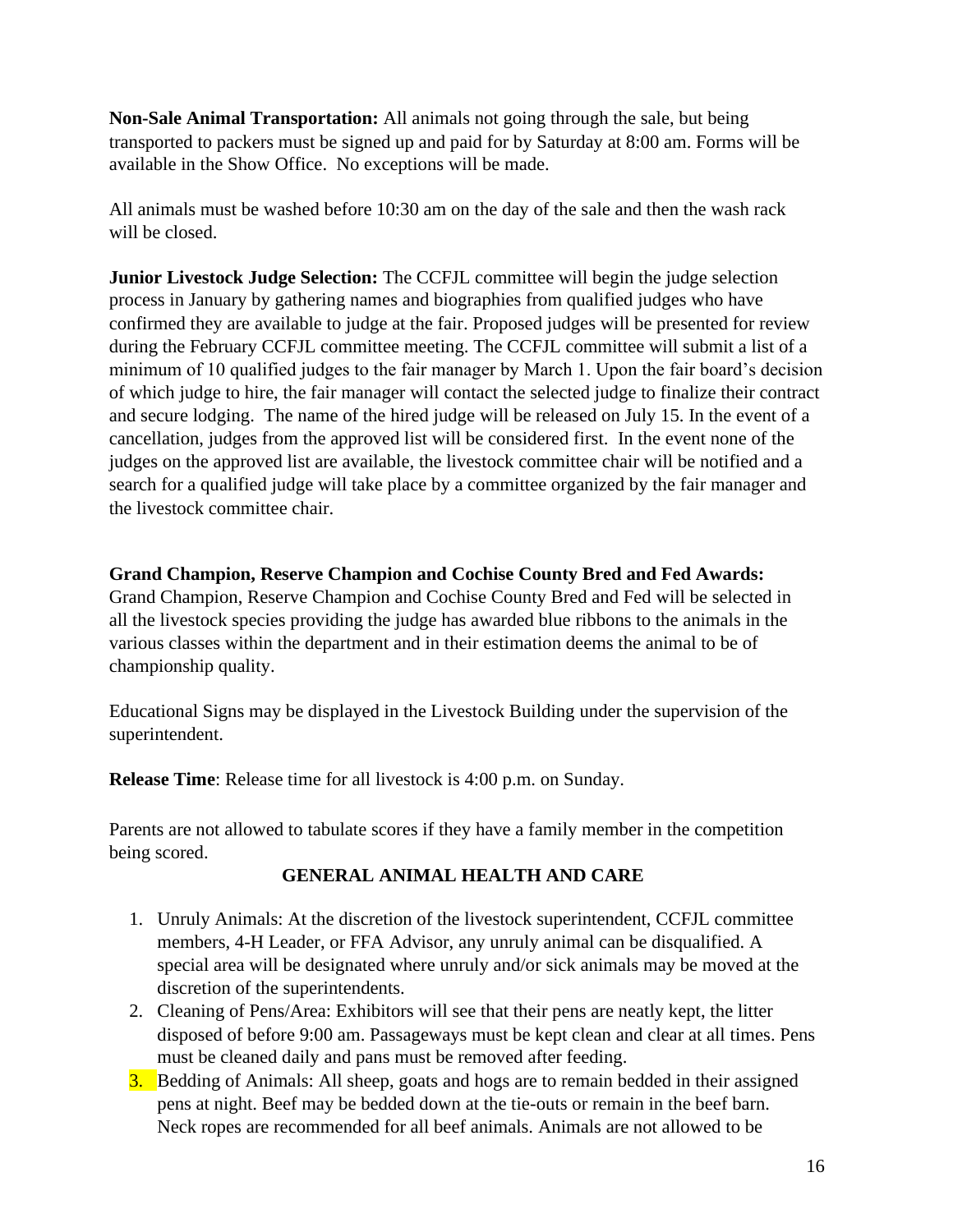bedded in horse stalls or trailers. Animals may be taken to tie-outs at dusk and must be returned to the barns by 8:30am.

- 4. No drenching or other artificial means of forcing liquid into an animal is allowed, except as directed by a veterinarian in consultation with the specie superintendent.
- 5. Muzzles are allowed if necessary for sheep and goats. An educational poster/sign must be posted by the youth exhibitor near the pen where these animals are stalled to explain to the public why they are being used.
- 6. While at the county fair grooming and fitting is a learning experience for the youth exhibitor. The exhibitor must be present when the animal is being groomed/fitted. The showing of unethically fitted livestock is prohibited. Unethical fitting will be deemed to consist of, but not limited to, any product administered internally or externally to alter the conformation of an animal.

#### **EXHIBITOR ATTIRE:**

<span id="page-16-0"></span>**Proper Attire:** Youth Exhibitors exhibiting animals in either or both the market and breeding livestock divisions will be expected to enter the sale and show ring in clean clothing that is deemed to be proper attire for the occasion. If pants have belt loops, a belt must be worn. No t- shirts or sleeveless shirts. No hats or caps. A clean well-groomed showman is of the utmost importance in creating a favorable public image.

**4-H members:** White long or short sleeve dress shirt or blouse, dark blue or black pants or skirt, are required. Green tie or scarf optional. 4-H club jacket, sweater, or vest is optional.

**FFA members:** Official FFA dress will be worn.

**Other Youth Exhibitors:** White Collared shirt and blue or black jeans required.

**Dairy Cattle & Dairy Goat Exhibitors:** Dairy whites, white pants or skirt and white long or short sleeve shirt, will be worn.

#### SHOWMANSHIP:

1. There will be four age divisions for beef, sheep, swine and meat goat: junior novice (8 to 13), junior (8 to 13), senior novice (14 & up), and senior (14 & up). Classes may be combined at the discretion of the Show Management Team. Novice is defined as any exhibitor never having shown a particular species at a county fair. Showmanship classes will be held for each species and the showmanship class will be separate from the conformation class. The top two novice winners in each division will proceed to the regular classes for the final competition.

2. Youth Exhibitors participating in the showmanship classes must exhibit their own animal and the animal must have been shown in a conformation class. The animal shown may be a breeding, market or prospect animal. Borrowing an animal from any other person will not be allowed. The only exception is when an exhibitor's only animal dies within two weeks of the fair. That exhibitor is eligible to replace it with another animal entered in the fair for the showmanship class. The CCFAJL Committee must be notified as soon as possible of this circumstance.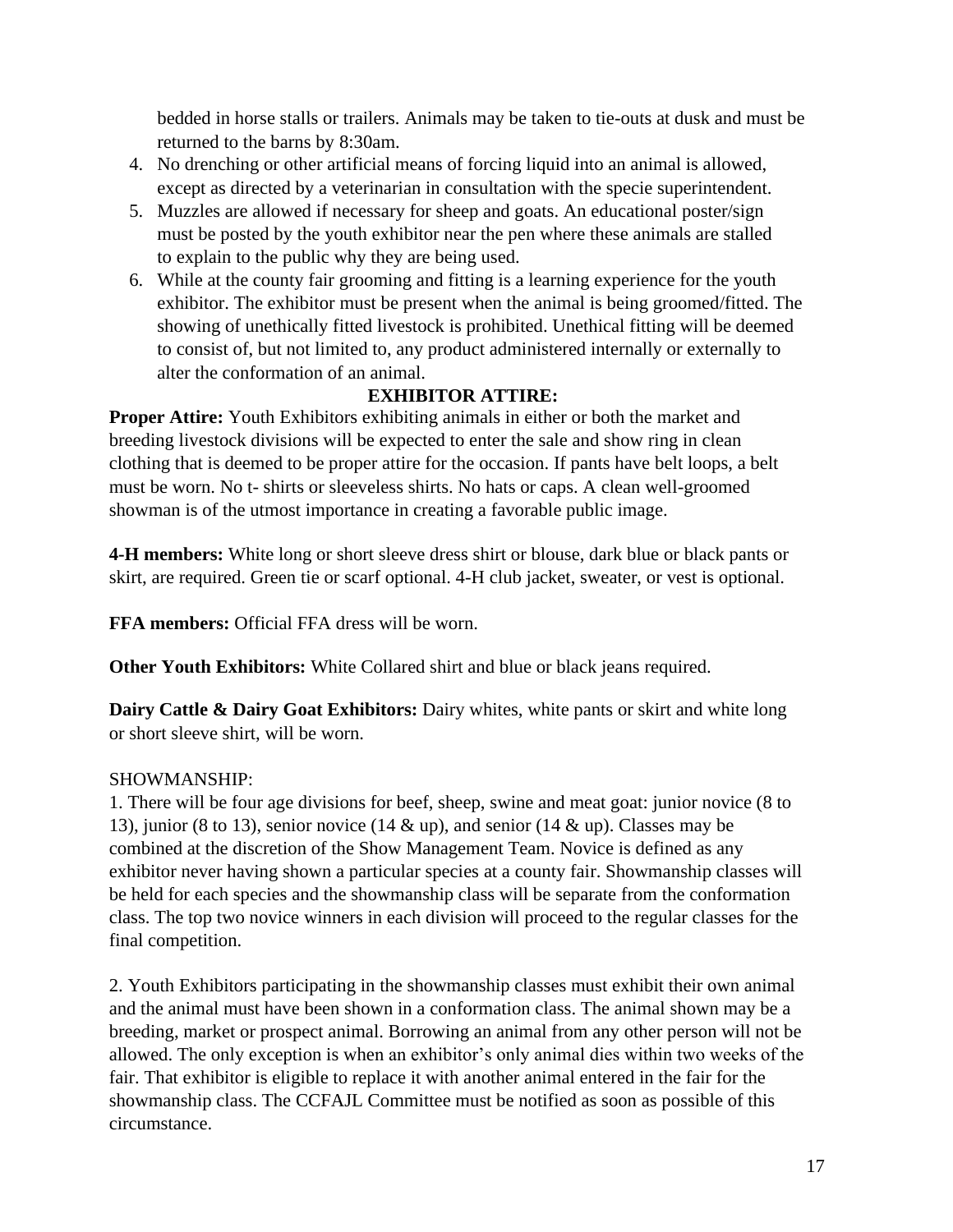#### **BEST COCHISE COUNTY BRED & FED**

<span id="page-17-0"></span>Best Cochise County Bred and Fed Steer, Lamb, Hog and Goat. A special championship class for the "Best Cochise County Bred and Fed Steer, Lamb, Hog and Goat", will be held. The intent of the award is to recognize quality herdsmanship within our county and encourage the selection of superior quality animals available within Cochise County. The class will be composed of the highest placing blue ribbon animal that was bred and raised in Cochise County in each of the market classes. The Cochise County Best Bred and Fed class will be held unless grand or reserve is also bred and fed. The winning animal of the "Best Cochise County Bred and Fed" class will be designated as the third selling animal for each species in the sale order, selling after the grand and reserve champions have been auctioned.

The following constitutes eligibility for "Best Bred & Fed of Cochise County."

- 1. The animal being shown MUST have been born in Cochise County.
- 2. The dam of the animal being shown MUST be a "resident" of Cochise County 30 days prior to the conception of the animal being shown. The definition of "resident" shall be: The dam of the animal being shown shall either be incorporated into an established Cochise County herd or owned by an individual who resides in Cochise County. The sire of the animal being shown must have physically been in Cochise County at the time of conception or AI must have been used. The dam cannot have been taken out of the county to be bred.
- 3. Artificial insemination (AI) and embryo transfer are recognized methods of herd improvement. Rules 1 and 2 still apply. Embryo needs to be flushed from a resident dam of the Cochise County breeder and implanted in one of their herd recipient dams.
- 4. Proof of eligibility forms for this competition must be completed by the exhibitor, parent, leader, and the breeder and submitted before or at the time of tagging. Forms must be complete with all signatures. They will not be accepted after the tagging. Forms with complete details are available from the fair office in Douglas. One form per animal required.

#### <span id="page-17-1"></span>**PEN OF THREE:**

Pen of Three: Each club or chapter may show as many pens of three as possible. Classes may be determined and entered at the fair prior to the competition. Entry deadline is set by the superintendent. Each pen is allowed one herdsman. They must be market animals and must be 4- H, FFA, or other but cannot be a combination.

#### <span id="page-17-2"></span>**PROSPECT ANIMALS:**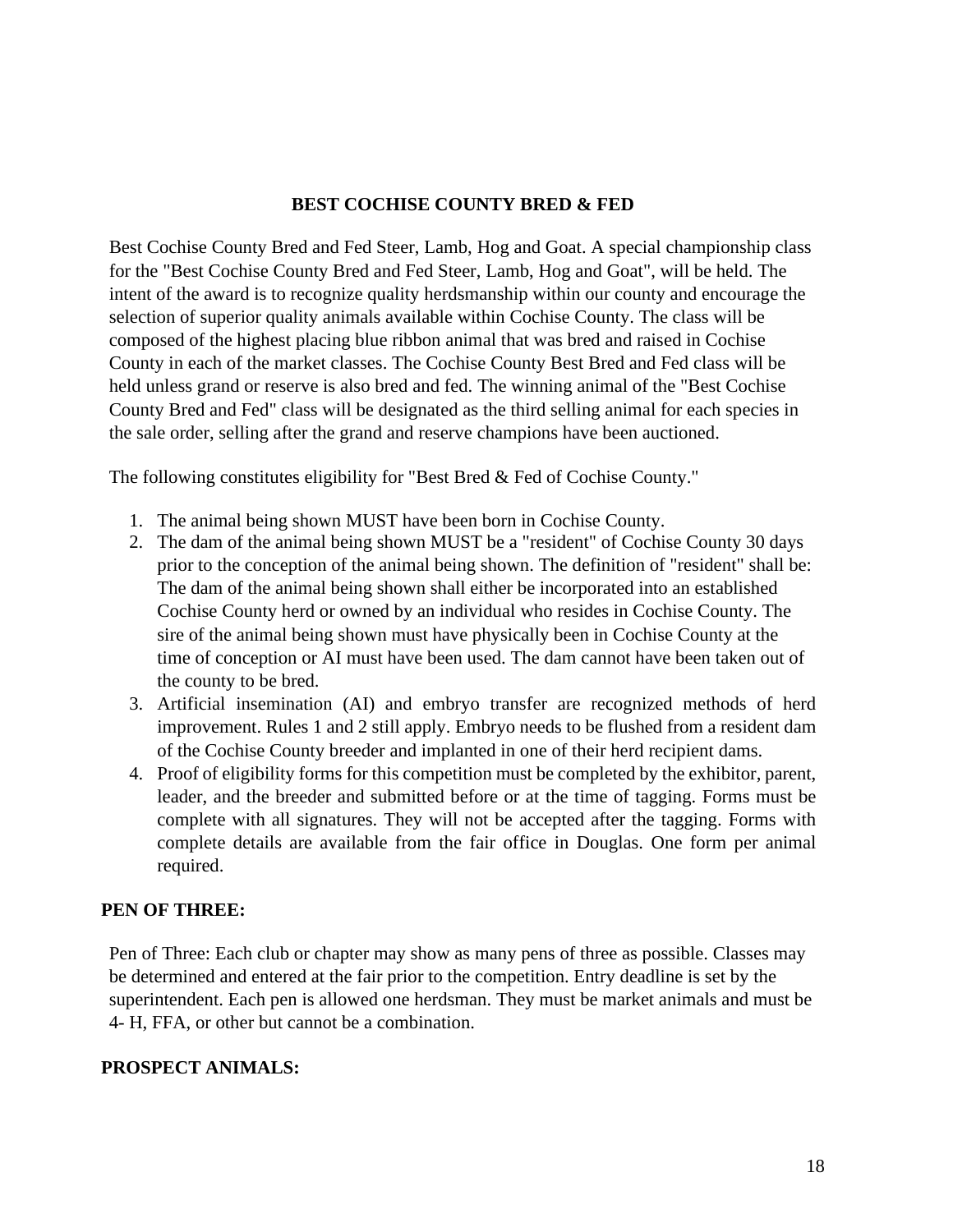Prospect Animals: There will be a prospect class for steers, hogs, lambs and meat goats. Prospect animals must be owned by August 15th. This class will not have a minimum or maximum weight limit. The animals will be divided into weight classes with a relatively equal number of animals in each class, as uniform in number and size as possible. The Youth Exhibitor will be eligible to exhibit only two animals of each species.

#### <span id="page-18-0"></span>**GENERAL BREEDING LIVESTOCK PROJECT RULES:**

- 1. Youth Exhibitors can exhibit either registered and/or commercial breeding livestock. A class will be established for registered and similar classes for commercial (nonregistered) animals. Only registered animals having duly certified certificates of registry and proper tattoo or ear tag certificate showing the Youth Exhibitor as the sole owner of the animal will be permitted to exhibit in the registered animal classes. The registration or other ownership papers must show that the Youth Exhibitor has owned the breeding livestock by August 1st.
- 2. There will be a maximum of 10 (ten) breeding animals exhibited per exhibitor, per species at the county fair.
- 3. Purebred breeding livestock that do not have certificates of registry must be exhibited in the commercial class for its respective age group. Registration or other ownership papers must be brought to the fair and will be checked prior to the show by the species superintendent. For young animals whose registration is pending, the exhibitor must show a copy of the application for registration. The same animal cannot be exhibited in both the 4-H or FFA and open class divisions.
- 4. In breeding only, a herdsman will be allowed.

### <span id="page-18-1"></span>**MARKET HOG**

Market Hogs will be shown in breed classes. Hogs may be entered in the following classes: Duroc, Hampshire, Yorkshire, Other Dark Purebred, Other Light Purebred, or Crossbred. If a breed is not listed on the entry form, the hog will show in the Crossbred class. Breed classes with fewer than 5 entries will be placed in the appropriate Other Purebreds Class. Hogs will be classified at weigh-in. All hogs failing to meet classification guidelines for the breed will be transferred to the crossbred class.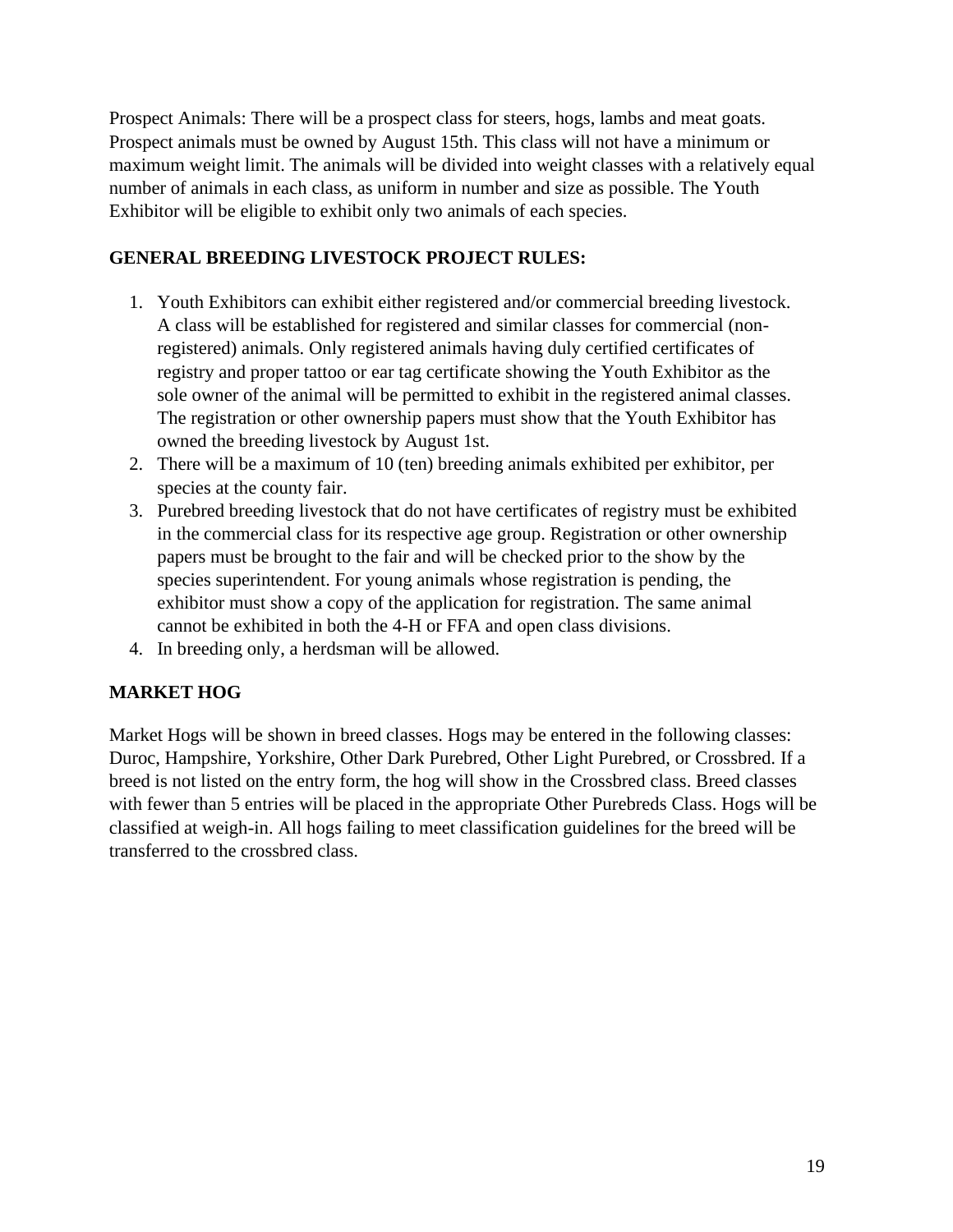### <span id="page-19-0"></span>**Market Steer: BEEF CATTLE RULES:**

Steers must be weaned a minimum of 150 days before the fair. It is recommended that the steer should not exceed two years of age by show time and they must be dehorned.

**Production Steer Class:** Sponsored by Cochise Graham Cattle Growers Association (CGCGA) Steers will be shown in the regular market classes with all other steers of their weight class for determination of sale order. Production steers will be shown in an additional class with premiums awarded by Cochise Graham Cattle Growers Association.

1. All exhibitors who wish to participate must email the CGCCA representatives Helen Fraze (beef@vtc.net) and Sonia Gasho (strongholdbeef@yahoo.com) by February 15 of their intent to participate in the Production Steer Class. When emailing the CGCCA representatives include: name, address, phone number and email address. Please include "Production Steer" in the subject line.

2. Youth exhibitors must be enrolled in the market steer project.

Purpose of this class: This class promotes youth learning about beef production and the meat supply chain by \*record keeping \*learning about genetics of beef breeds \* feedlot nutrition \* packer, butcher, store, and consumer desires \* providing rancher with conversion data for feed, weight gain, and growth \* visits to feed lots, university meat lab, butcher, farmers market, sale barn, grocery store.

Criteria for class: Steer is purchased from ranching operation (100 head or more) in Cochise or Graham County. Youth agrees to participate with guidelines set by Cochise Graham Cattle Growers Association. If the youth chooses not to participate in the program or turn in records books, they will not be able to show in the Production class at the County Fair. Record books will be judged and compose  $1/3$ , 33%, of the final placing. Steer may not be club type, defined as "an animal that is a combination of breeds specifically developed for the show ring" Cattle

Today Forum, or purchased from a club calf breeder for show. The animal must be a ranch type/breed that is marketed locally for commercial purposes and food use. Record books, live ultrasound carcass evaluation, knowledge questions, and live show ring judging will all figure into the final winner. Therefore, the winner in the ring may or may not be the final champion.

#### <span id="page-19-1"></span>**Class requirements:**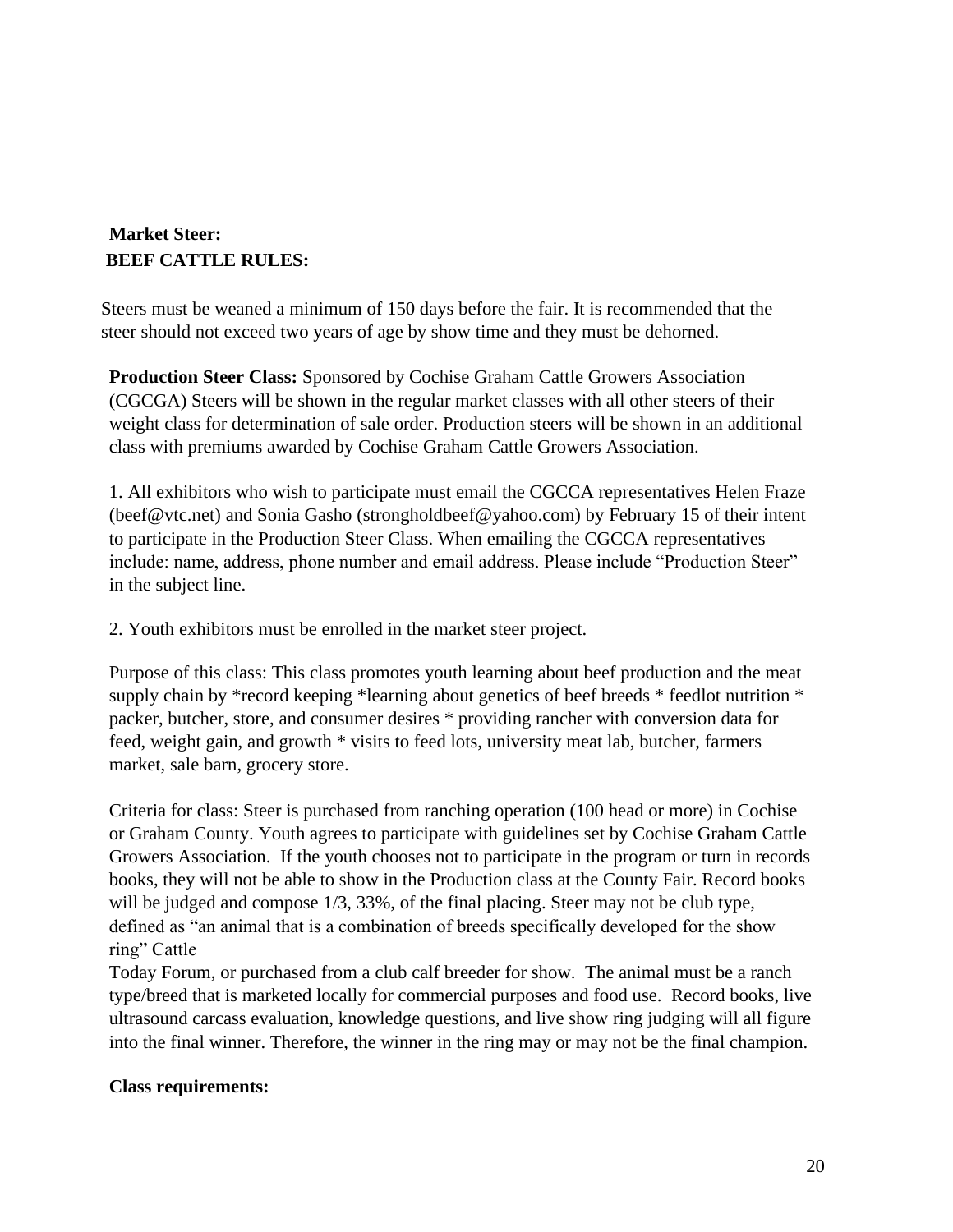- 1. Steer purchased from a Cochise or Graham County ranch with 100 head or more.
- 2. Youth corresponds with ranch operation and the designated CGCGA member on a monthly basis to include the following information, as well as keep a journal to be submitted at weigh-in for evaluation.
	- Keep track of animal weight monthly.
	- Daily feed consumption. (Feedstuffs must be weighed.) Log what type of feed the animal is consuming.
	- Total pounds fed per month (required on final market summary)
	- Average daily gain figured each month.
	- Cost of gain for each month.
	- Amount of exercise the animal is getting.
	- What the youth is doing with the animal. What kind of attitude does the animal display? Any problems getting the animal to eat one thing or the other. Basic everyday things that would help the ranch owner gain information about his or her animal. 3. Students must attend 75% of meetings and field trips to participate in fair judging. 4. Mandatory meeting in February to review rules and submit AI pedigrees 5. Submission of summary from rancher/grower with record book is required

Premiums will be sponsored by Cochise Graham Cattle Growers as well as other ranchers if possible. The premiums will be only paid out to those who have met the requirements set forth by Cochise Graham Cattle Growers. The Cochise Graham Cattle Growers Association will provide the judge for the class.

#### <span id="page-20-0"></span>**FAQ for Production Steer:**

1. What breed can my steer be? Steers may be any recognized beef production breed.

2. Can my steer be an AI calf? Artificial Insemination (AI) is an accepted industry practice. Calves may be the product of AI. They may NOT be from a dam or sire that is "Club" type or recognized as being for club calves. Calves should be a purebred beef breed, Angus for example, or a crossbred of two beef types. Any percentage of a breed that can be considered club type may not be the major genetic component. All AI animals' pedigrees must be submitted at February meeting for review by Dr. Sam Garcia, UA. Any animals deemed to be club type will be disqualified.

3. How do I communicate with my rancher and Cochise Graham? You may text, email, write, or place a phone call. Document all communication with notes. You must submit a monthly report to both your rancher and Cochise Graham member.

4. How often do I need to weigh my steer? Every month and adjust report for how many days in between weights.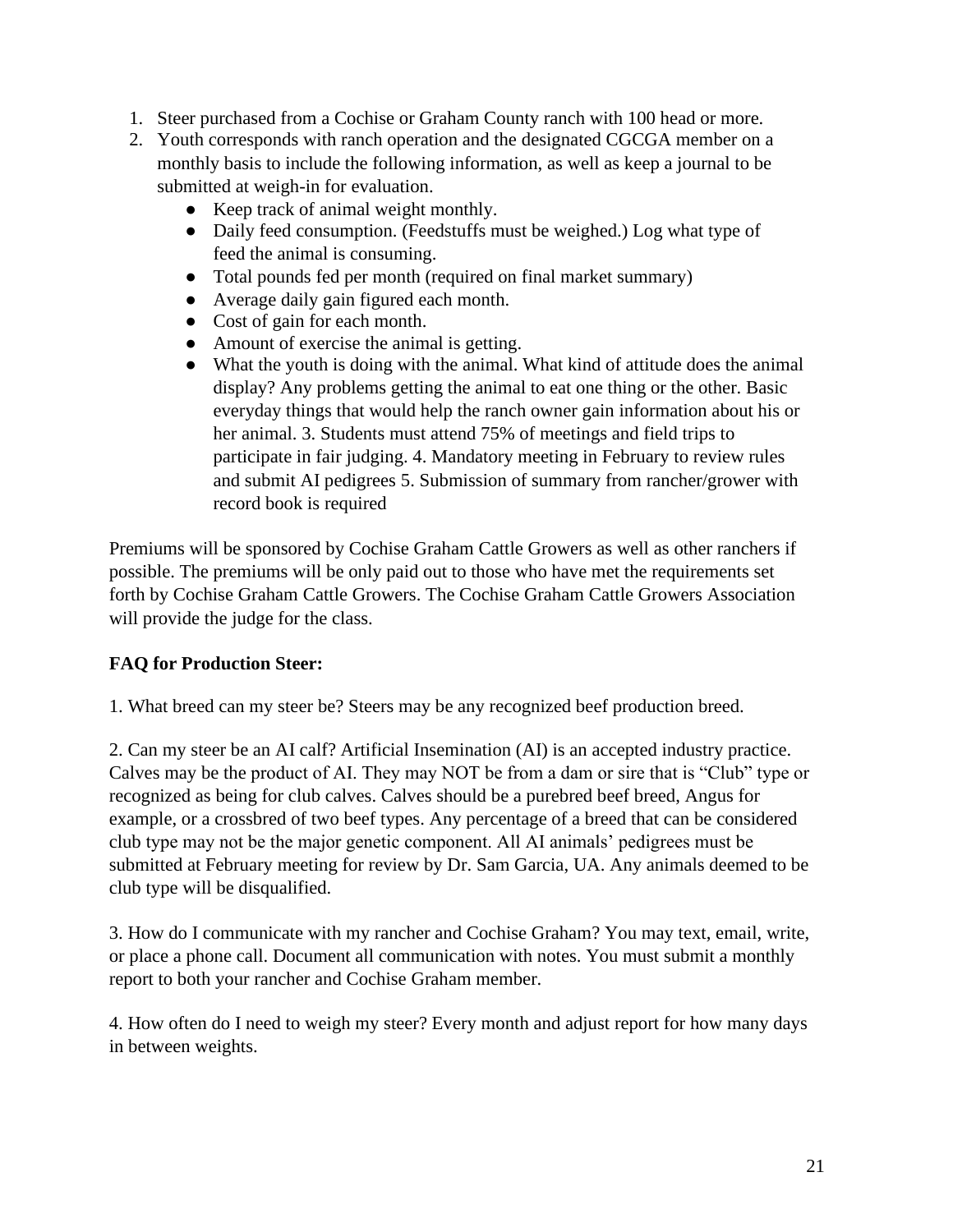5. When is the Production Steer class? The Production steer class follows the Market Steer. Members will show in their market weight class for sale order placing and again in the Production class.

6. When do I turn in record books? At weigh in after completing your last monthly report and your market summary. Books will be judged and returned to you after the competition.

7. When is the carcass evaluation? Live ultrasound carcass evaluation will be performed prior to market steer competition. Please wash and blow dry but do not fit until after evaluation as oil will be used for ultrasound.

#### <span id="page-21-0"></span>**SWINE RULES:**

Swine Health Rules – Youth exhibitors should check with the Department of Agriculture Animal Services Division for the latest information at https://agriculture.az.gov/show-swine or by calling 602-542-4293.

- 1. Barrows or gilts may be shown in market classes. Barrows must be properly castrated so that there are no testicles present whatsoever, otherwise the animal will be disqualified for all classes except showmanship.
- 2. Hogs shown at the fair should not exceed eight months of age.
- 3. Hog Show Only exhibitors and those authorized by the swine superintendent are allowed in the hog barn during the hog show.
- 4. All Clubs/Chapters/Other Youth Exhibitors will be assigned a block of pens. All swine exhibitors must turn in the ear tag of their animal and its pen number at weigh in. The expectation is that your animal will remain in that pen for the duration of the fair. If for any reason it becomes necessary to move your hog to a different pen you must have permission from the superintendent prior to moving pens. Open hog exhibitors should state on their entry form if they would like to have pens allocated with a certain club. Special requests will be considered, but not guaranteed.
- 5. Oil is not to be used on hogs for the day of the auction. Oil holds in body heat and will add stress to your pig.

<span id="page-21-1"></span>**MARKET HOG SHOW CLASSIFICATION GUIDELINES FOR PUREBRED HOGS** Berkshire: (dark) 1. A black and white animal with erect ears exhibiting Berkshire character. 2. A Berkshire must have white on all four legs, face and tail (unless tail is docked). One of the white leg points may also be missing. 3. Must be ear notched within seven days of birth. 4. A Berkshire must NOT have a solid white or a solid black face from the ears forward. 5. A Berkshire must NOT have a solid black nose (rim of nose). 6. White is allowed on the ears, but NO solid white may appear on the ears. 7. Occasional splash of white may appear on the body.

Chester White: (light) 1. Must possess Chester White Breed Character. 2. Must be ear notched within seven days of birth. 3. Must be solid white in color, no color on the skin larger than a silver dollar, no colored hair. 4. Ears must be down and medium size. 5. Any signs of weighted ear tags or evidence of past existence of such ear tags are determined to be not permissible and are grounds for disqualification.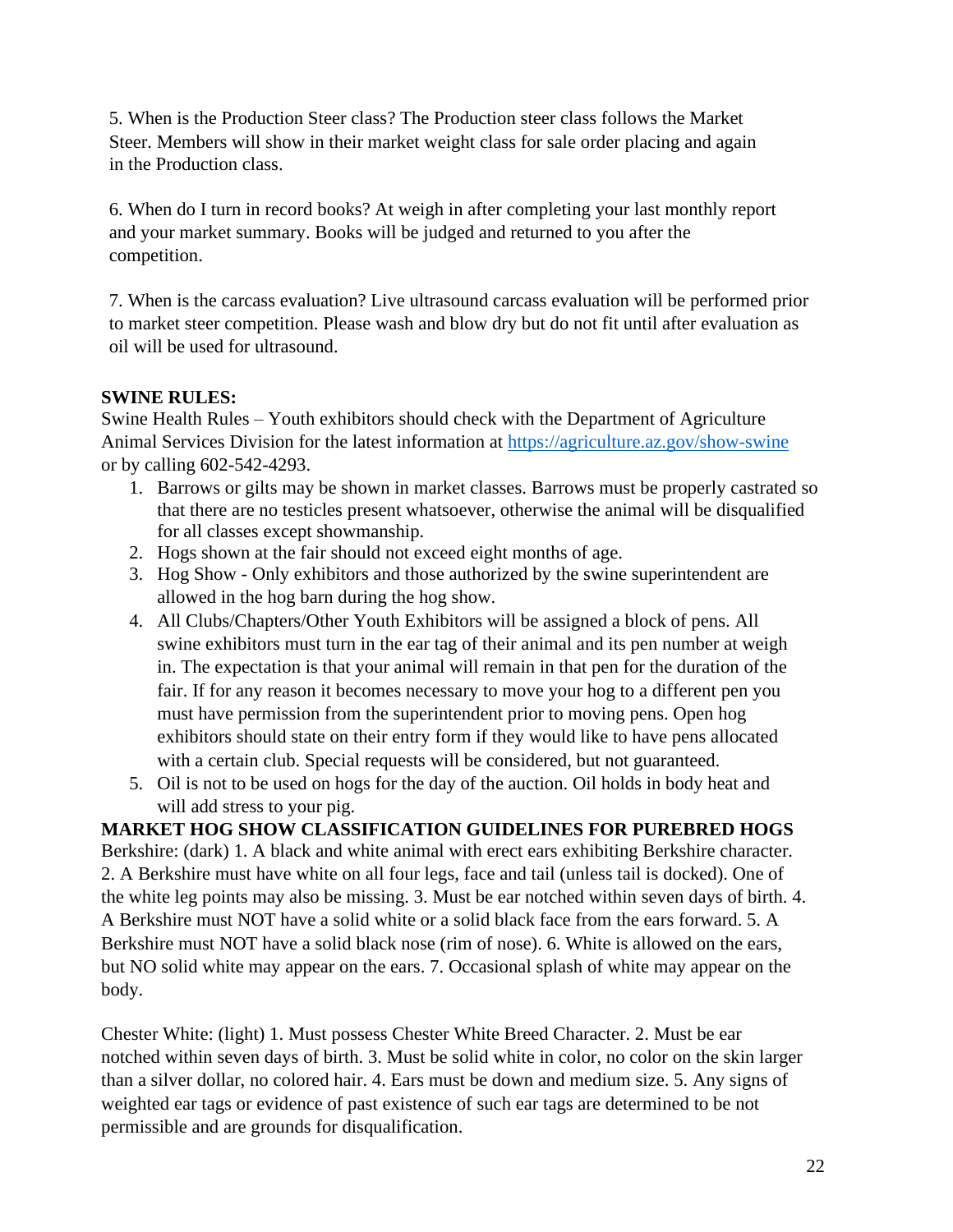Duroc: 1. Must be red in color and possess Duroc Breed Character. (ears must be down and medium size) 2. Must be ear notched within seven days of birth. 3. Must NOT have any white hair located on the animal. 4. Must NOT have any black hair. 5. Must NOT have more than three black spots on the skin and none of these spots can be larger than two inches in diameter. 6. Must NOT have any shading or indication of a belt.

Hampshire: 1. Must be black in color with a white belt starting on the front leg. The belt may partially or totally encircle the body. 2. Must possess Hampshire Breed character. (ears must be erect and not rounded) 3. Must be ear notched within seven days of birth. 4. Must NOT have any white hair or indications of streaking on the forehead. 5. Must NOT have any red hair.

Landrace: (light) 1. Must be white in color and possess Landrace Breed character. (ears must be down) 2. Must be ear notched within seven days of birth. 3. Must NOT allow any color hair other than white. 4. Must NOT allow more than three spots of skin pigmentation. 5. Must NOT allow any spot of skin pigmentation larger than one U.S. minted quarter.

Poland China: (dark) 1. Must possess Poland China Breed character. 2. Must be ear notched within seven days of birth. 3. Must be black with six white points (face, feet and tail) with an occasional splash of white on the body. A hog may not possess more than one black leg and be determined as a Poland China. (Tail docking is permissible eliminating that white point.) 4. Must have ears down. 5. Must NOT have evidence of belt formation. 6. Cannot have any red or sandy hair and/or pigment. 7. Hogs that have weighted ear tags or evidence of tampering with possible ear tags are ineligible.

Spotted: (dark) 1. Must be black and white in color. 2. Must possess Spotted Breed character. 3. Must be ear notched within seven days of birth. 4. Ears must not be erect. 5. Any red tinted or sandy brown spots are ineligible. 6. No solid black head from ears forward. 7. No distinct white belt pattern (hair or skin) encircling and extending down and onto each shoulder.

Yorkshire: 1. Must be white in color and possess Yorkshire Breed character. (ears must be erect) 2. Must be ear notched within seven days of birth. 3. Must NOT have any colored hair other than white. 4. Must NOT have colored skin pigmentation larger than one U.S. minted silver dollar. 5. Must NOT have masking above the eyes larger than a silver dollar.

#### **SHEEP RULES**

<span id="page-22-0"></span>Scrapies: All non-neutered exhibition sheep and goats transported interstate and intrastate must have official scrapies identification. For more information, contact the Arizona Department of Agriculture 1-602-542-6407.

#### <span id="page-22-1"></span>**Market Lambs:**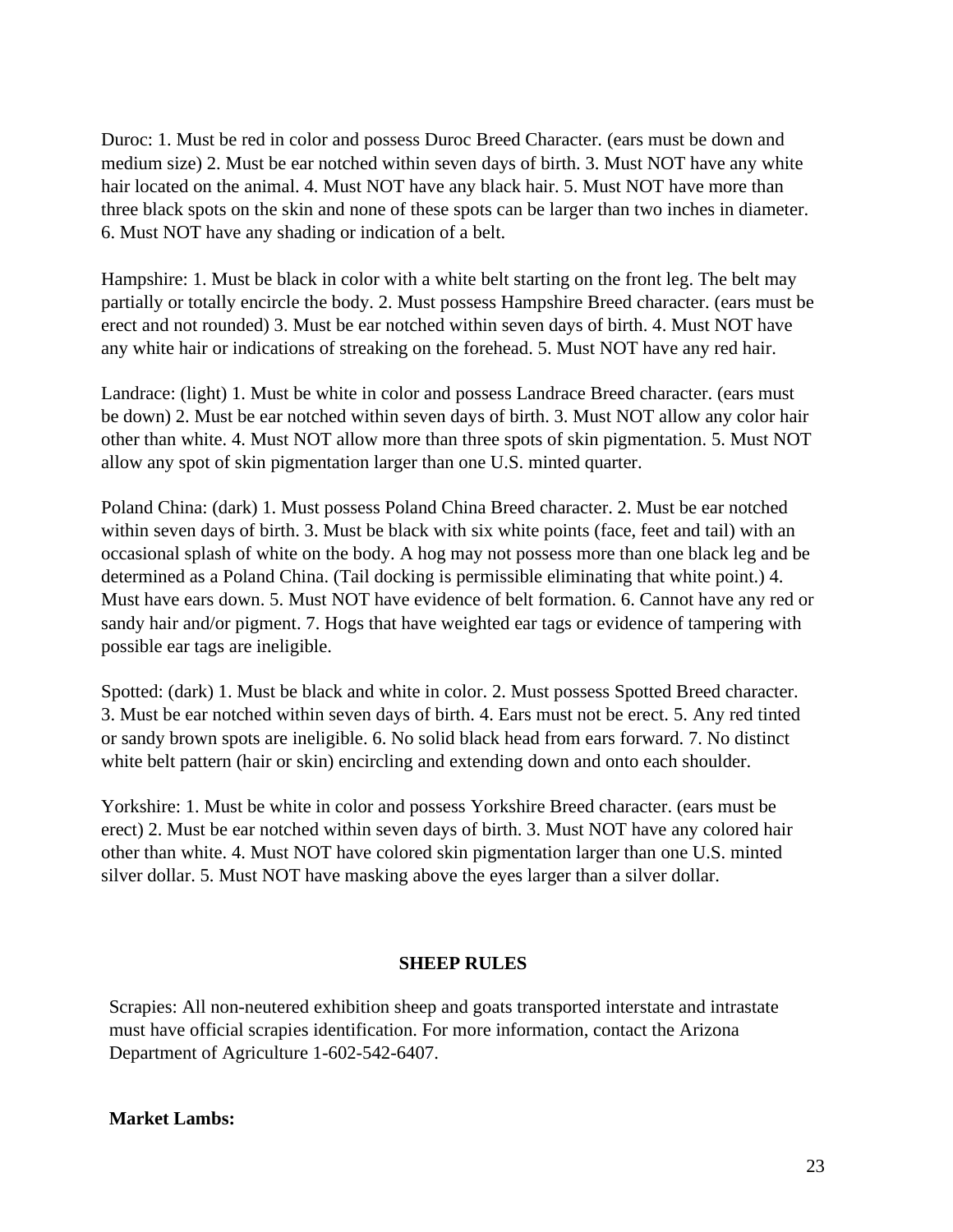- 1. All market lambs are to be slick shorn prior to weigh-in, no more than 1/4 inch from below the ear to the hock and knee.
- 2. Wethers or ewes may be shown in the market classes. Wethers must be properly castrated so that there are no testicles present whatsoever, otherwise the animal will be disqualified for all classes except showmanship.
- 3. Lambs being exhibited at the county fair in the market lamb division must still have their lamb teeth. An individual will be checking the lambs at weigh-in at the county fair. Any lamb not having their lamb teeth will be automatically disqualified.

#### <span id="page-23-0"></span>**Breeding Sheep:**

- 1. A halter is permissible with the breeding sheep, if necessary.
- 2. Breeding sheep may be shown with at most 30-day growth of wool.
- 3. Ewe Lamb Futurity:
	- a. Entry Fee \$10.00 As Ewe Lamb Only. The ewe lamb futurity was initiated to encourage county youth to strive for excellence with their sheep breeding projects and management programs.
	- b. Year #1 All ewe lambs must be born from October 1 of the previous year to July 31 of the current year. Lambs shown in this class would also be eligible for any other breeding class, but not in the market class. All ewe lambs must be owned by the exhibitor at the time of the entry. Proof of ownership will be required 30 days prior to the fair. A DNA hair sample will be collected from each ewe lamb officially entered in the futurity program at a designated time during the fair. Exhibitors who begin competition with a ewe lamb must be eligible to compete for three consecutive years without excluding the age rule. A numerical score will be assigned to ribbon placing and totals will be accumulated for a three year period.
	- c. Year #2 The second year of competition will feature a class designated for yearling futurity ewes which have been previously shown and identified with tattoos as ewe lambs. Ewes will be shown as a single for her second year of competition. Ewes must have been shown in the previous year #1 class.
	- d. Year #3 In the third year of competition the ewe must be shown with the progeny from that year. The ewe and her offspring will be evaluated as a unit for quality placing. Lambs shown in this class with the ewes will also be eligible for other market or breeding classes in the show. Ewes could also be shown in regular classes. Ewe lambs would be eligible to be entered in first year futurity competition. Ewes must have been shown two years previously in the #1 class and the previous year in the #2 class.
	- e. A record of each ewe lamb entered in the futurity will be retained in the 4-H Office. Numerical scores will be added together to obtain a cumulative score at the end of the year. At the end of the three years of competition the scores will be compared and the ewe with the highest overall score will be declared the winner. If ties result after the final competition the lambs of the ewes involved will be reevaluated. The official judge will determine the winner on the basis of the quality of the lamb(s) that the ewe has produced. (In this instance, youth exhibitors will want to make sure they are breeding to a quality ram to ensure that the quality of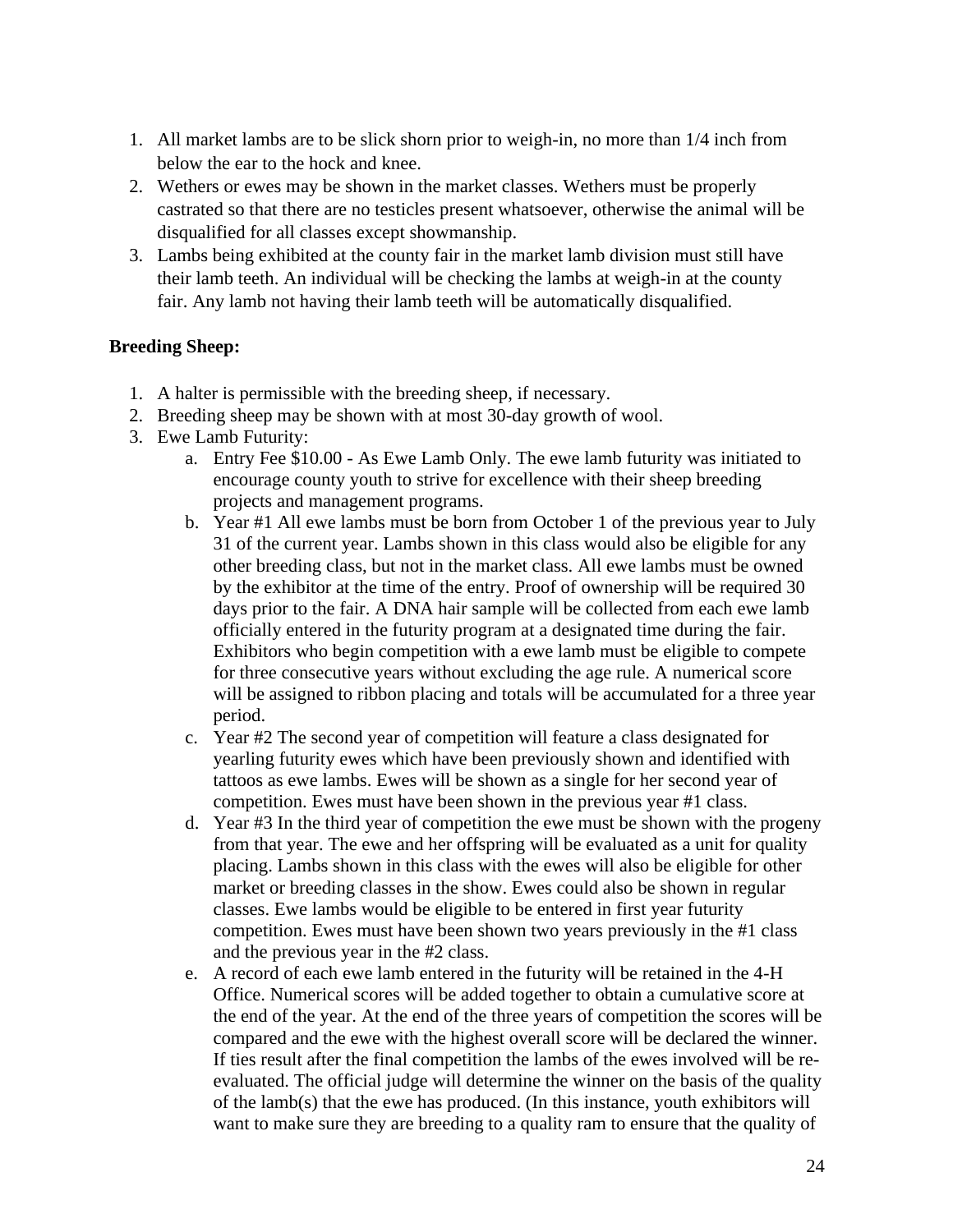the resulting off-spring will also be outstanding). AWARDS: Entry fees collected during year #1 will be divided at the end of the third year 50% - 30% - 20%.

#### **MEAT GOAT RULES**

<span id="page-24-0"></span>Scrapies: All non-neutered exhibition sheep and goats transported interstate and intrastate must have official scrapies identification. For more information, contact the Arizona Department of Agriculture 1-602-542-6407.

- 1. Meat Goat Breeds include: Boer, Spanish, Tennessee Meat Goat, Kiko and their crosses.
- 2. Only animal approved products can be applied to animals.
- 3. Goats showing signs of sickness, lice, ringworm, abscesses, ulcerations or abnormality will be disqualified and must be removed from the grounds.
- 4. Exhibitors will be allowed to use collars or chains in the show ring. No pinch collars. Pinch collars are intended as a training tool only.

#### <span id="page-24-1"></span>**Market Goat:**

- 1. Wethers or does may be shown in the market classes. Wethers must be properly castrated so that there are no testicles present whatsoever, otherwise the animal will be disqualified for all classes except showmanship.
- 2. Goats need not be purebred.
- 3. At the time of weigh-in, goats must be slick shorn above the hocks and knees with hair not exceeding a length of 3/8 inch.
- 4. All Market goats must be polled, disbudded or dehorned. Any scur or horn structures on Market goats must be blunted and not exceed one inch in length. No dehorning will be allowed on the show premises.
- 5. Market goats must have their milk teeth. They should not exceed one year of age. It is recommended that the market goats be 5-8 months of age.

#### <span id="page-24-2"></span>**Breeding Meat Goat:**

- 1. Does may have horns. Be aware that if you dehorn breeding does, they may not be eligible for other breeding shows. Various shows have different requirements regarding horns.
- 2. Bucks may be shown; however, they will be stalled in their own designated area.
- 3. Does do not have to be shorn.

#### <span id="page-24-3"></span>**Meat Goat Doe Futurity:**

1. Entry Fee \$10.00 - As Doe Kid Only. The meat goat doe futurity was initiated to encourage county youth to strive for excellence with their meat goat breeding projects and management programs.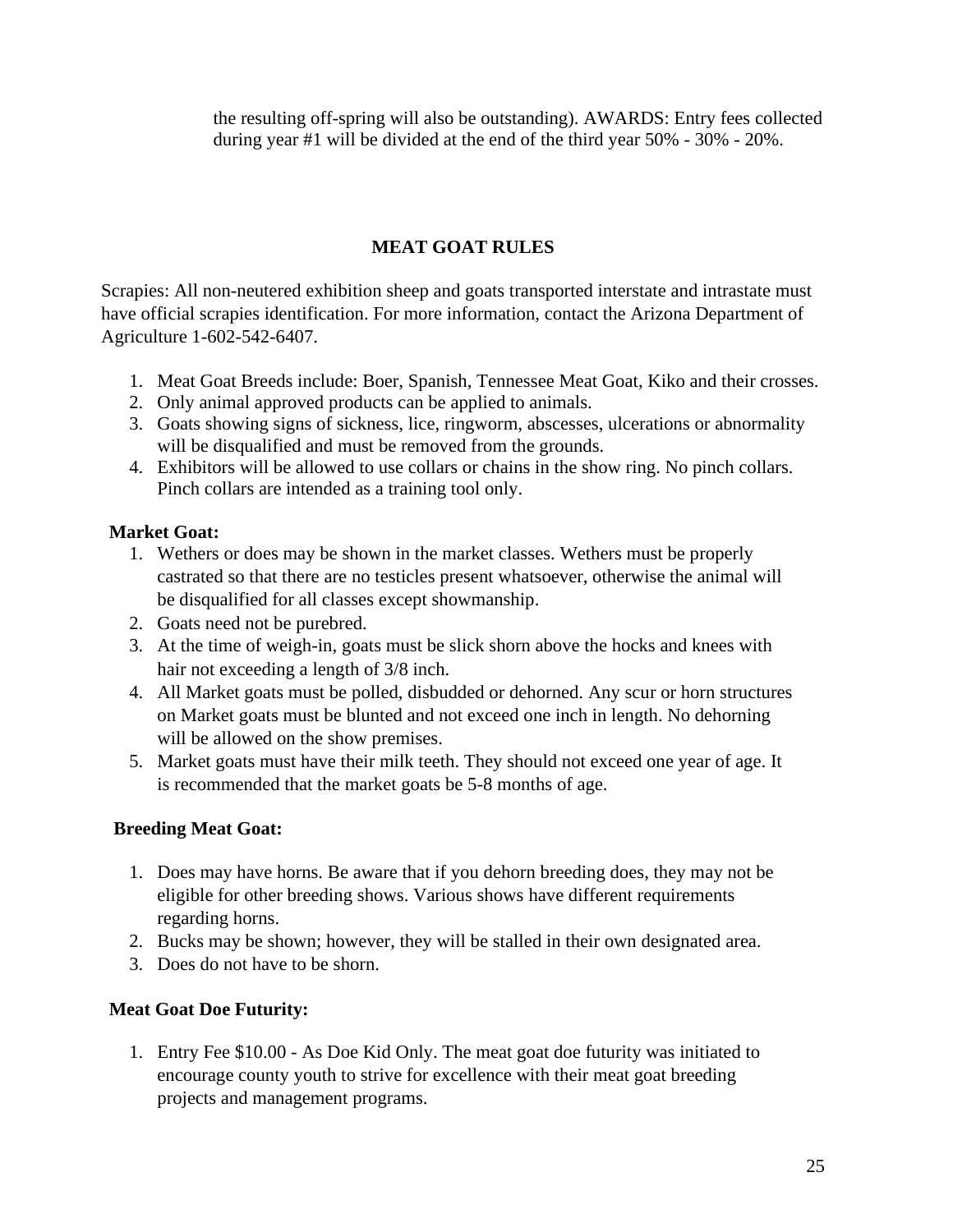- 2. Year #1 All doe kids must be born from October 1 of the previous year to July 31 of the current year. Kids shown in this class would also be eligible for any other breeding class, but not in the market class. All doe kids must be owned by the exhibitor at the time of the entry. Proof of ownership will be required 30 days prior to the fair. A DNA hair sample will be collected from each doe kid officially entered in the futurity program at a designated time during the fair. Exhibitors who begin competition with a doe kid must be eligible to compete for three consecutive years without excluding the age rule. A numerical score will be assigned to ribbon placing and totals will be accumulated for a three year period.
- 3. Year #2 The second year of competition will feature a class designated for yearling futurity does which have been previously shown and identified with tattoos as doe kids. Doelings will be shown as a single for her second year of competition. Doelings must have been shown in the previous year #1 class.
- 4. Year #3 In the third year of competition the doe must be shown with the progeny from that year. The doe and her offspring will be evaluated as a unit for quality placing. Kids shown in this class with the does will also be eligible for other market or breeding classes in the show. Does could also be shown in regular classes. Doe kids would be eligible to be entered in first year futurity competition. Does must have been shown two years previously in the #1 class and the previous year in the #2 class.
- 5. A record of each doe kid entered in the futurity will be retained in the 4-H Office. Numerical scores will be added together to obtain a cumulative score at the end of the year. At the end of the three years of competition the scores will be compared and the doe with the highest overall score will be declared the winner.
- 6. If ties result after the final competition the kids of the does involved will be reevaluated. The official judge will determine the winner on the basis of the quality of the kid(s) that the doe has produced. (In this instance, youth exhibitors will want to make sure they are breeding to a quality buck to ensure that the quality of the resulting off-spring will also be outstanding). AWARDS: Entry fees collected during year #1 will be divided at the end of the third year 50% - 30% - 20%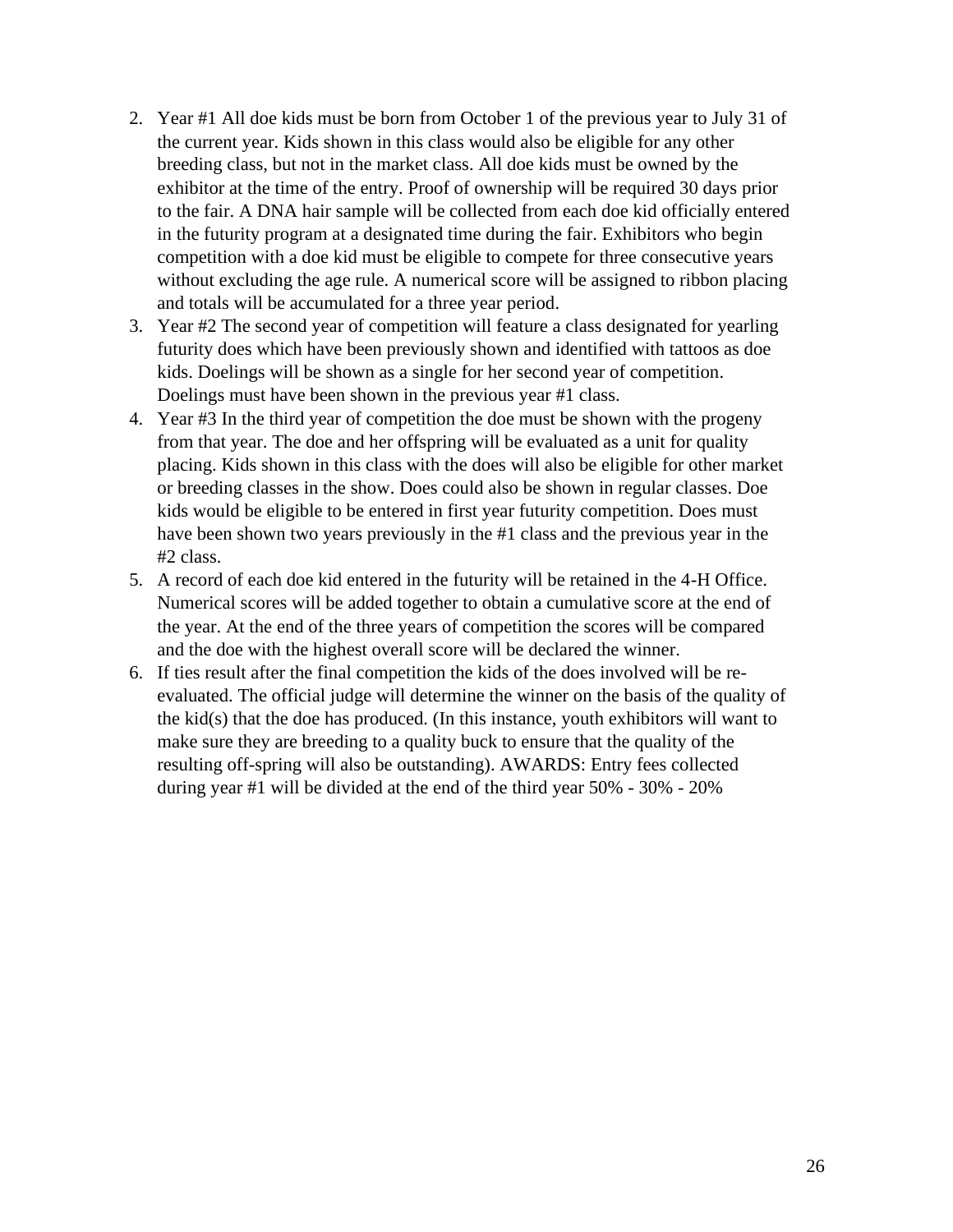#### **DAIRY GOAT RULES**

<span id="page-26-0"></span>Scrapies. All non-neutered exhibition sheep and goats transported interstate and intrastate must have official scrapies identification. Tattoos are acceptable identification for dairy goats and will comply with AZ Department of Ag scrapies identification. For more information, contact the Arizona Department of Agriculture 1-602-542-6407.

- 1. Be aware, if you think you might show in other Dairy Goat shows, such as those sponsored by the American Dairy Goat Association (ADGA), Dairy Goats must be properly TATTOOED (not tagged) and registered. For more information contact ADGA at (828) 286-3801 or [www.ADGA.org](http://www.adga.org/)
- 2. Classes will be shown in dairy whites.
- 3. Classes are open to does and wethers of any age. Both are to be penned at the fair for the entire time.
- 4. Dairy bucks may be shown; however, they will be brought in just prior to the show and will be taken home after the show. They will not be stalled at the fair.
- 5. Goats must be dehorned and show clip ready.
- 6. Dairy goats may be sold private treaty during the fair.
- <span id="page-26-1"></span>7. All dairy goats must be milked out between 6 and 7 pm before the dairy goat show.

#### **PYGMY GOAT RULES**

- 1. Open to does and wethers. Must be dehorned and show ready.
- 2. Up to two pygmy goats may be sold in the small stock auction (see appropriate rules).
- <span id="page-26-2"></span>3. No private treaty sales allowed during the fair.

#### **PACK GOAT RULES**

- 1. Class will be shown in official dress or dairy whites.
- 2. Pack goats will be shown with their packs on and judged over an obstacle.
- 3. Pack goats must be at an appropriate weight and height for carrying a pack.
- 4. Pack goat participants may be any breed of goat.

#### **CARCASS EVALUATION PROGRAM:**

- <span id="page-26-3"></span>1. Market livestock rules also apply to carcass animals unless specified differently below.
- 2. The objective of this Carcass Contest is to promote the raising of beef, sheep, swine and goats that will economically yield superior carcasses, and to provide education regarding carcass merit. Carcasses will be evaluated and placed on the basis of quality and cutability.
- 3. Animals entered in the carcass contest cannot be entered in the market contest unless the animal does not make weight. See 4H/FFA rulebook pages 17-18 , General Livestock Rule Section A, Entry Fees.
- 4. Carcass animals will be judged live approximately 1 week prior to the fair. All carcass animals will be judged at the UA Campus Ag Center/Meat Lab.
- 5. Youth Exhibitors MUST be present at both the live and carcass evaluation; otherwise the exhibit will be disqualified.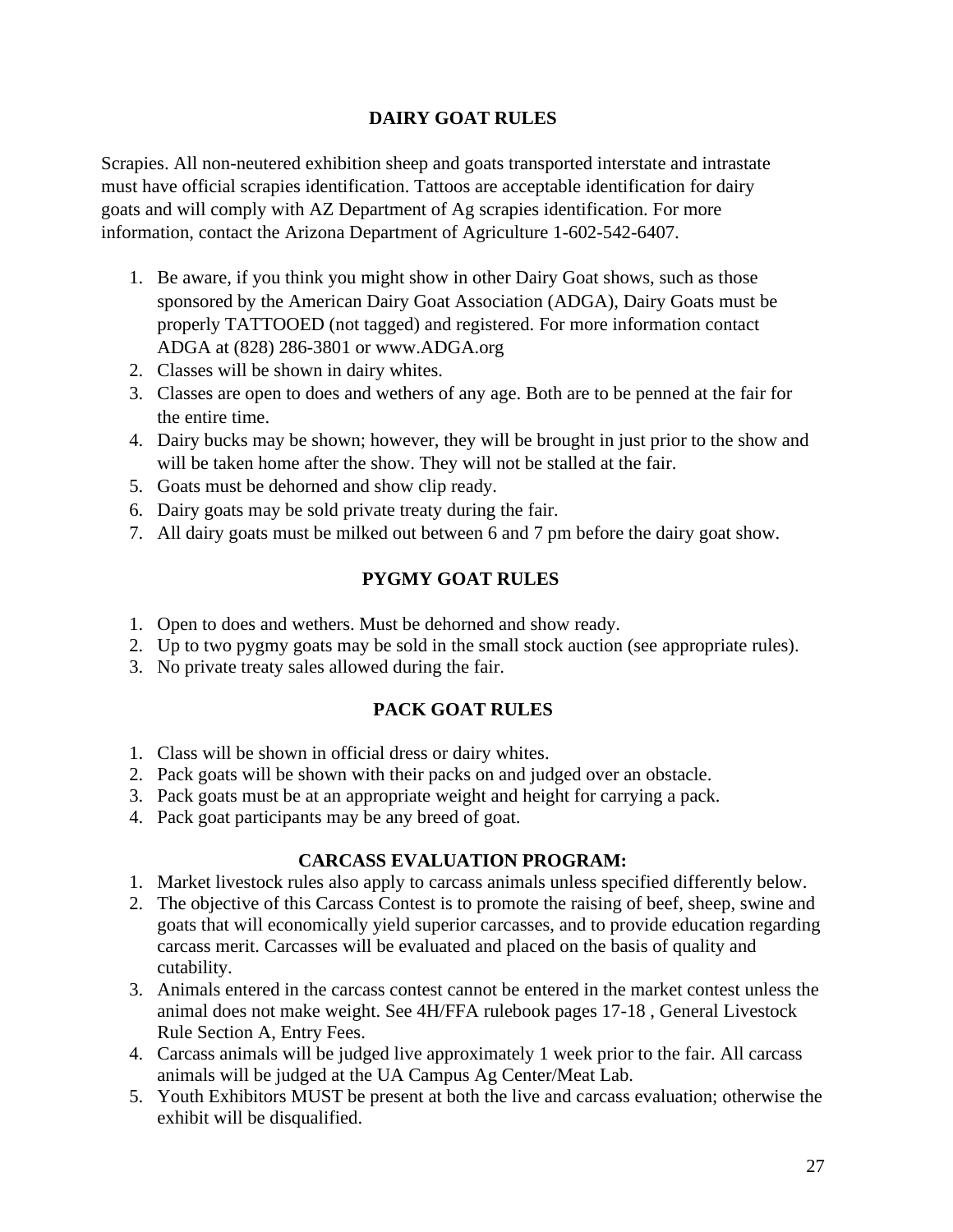- 6. Animals must be halter broken, must be led from the hauling trailer to the scale and to the ring. Animals must be easily managed and "showable" by the exhibitor. Unruly animals will not be accepted for the show. Exhibitor must be present to show animal. Definition of showable: animal must be shown in the ring and posed, just as shown at the Cochise County Fair. A carcass superintendent will be selected to handle determinations of unruliness.
- 7. Official dress is only required for the live animal evaluation part of the carcass contest.
- 8. After the live judging, animals will be taken to slaughter. Exhibitors will have the opportunity to view the animal, with a program on carcass scoring and carcass quality while the animals are at the packing plant.
- 9. The Champion and Reserve Carcasses will be sold at auction on live weight basis. All other carcasses will be sold at the discretion of the livestock committee. All exhibitors have the option of retaining ownership.
- 10. Lambs must be shown slick sheared. Shearing shall take place no more than 3 days before the contest.
- 11. Superintendents from all species should assist with carcass evaluation program

#### SPECIES MINIMUM DAYS ON FEED

Steer: 150 days Hog, Lamb, Goat: 90 days

#### <span id="page-27-0"></span>**Qualification for Carcass Steer of Merit**

- 1. Weight limits: Minimum recommended live steer weight is 1,050 lbs. Required minimum hot carcass weight is 600 lbs.
- 2. Ribeye Size: At least 1.6 sq. inches of ribeye per 100 lbs.
- 3. Yield Grade: Grade not to exceed 3.9. Yield Grade  $= 2.5 + (2.5)($ fat thick. 12th rib) +  $(.0038)$ (hot carcass wt.) +  $(.2)$ (%KPH) -  $(.32)$ (ribeye area)
- 4. Final Carcass Grade: Minimum of Select-70.
- 5. Carcass steers will be placed on a value pricing system (grid system) per 100 weight. The value pricing will be calculated using USDA base prices on the day of slaughter with premiums and discounts for yield grade, quality grade and carcass weight.

#### <span id="page-27-1"></span>**Qualifications for Carcass Hog of Merit**

- 1. Weight Limits: Minimum recommended live hog weight is 220 lbs., maximum of 300 lbs. Required hot carcass weight 160 lbs (minimum) to 222 lbs (maximum).
- 2. Carcass muscle score is to be equal to or better than the Intermediate (2.0) pictured in the 2000 "Composition and Quality Assessment Procedures." National Pork Board.
- 3. Requirements for back fat thickness at the last rib and loin muscle area will be based on values adjusted to a 160 pound hot carcass weight (approximately 220 pound live weight). These requirements are:
	- a. Maximum back fat thickness at last rib 1.1. Inches
	- b. Minimum loin muscle area at 10th rib 0 5.0 inches squared
	- c. Minimum average backfat thickness of .40
	- d. Minimum fat depth at 10th rib of 0.30 and maximum of 0.80 (0.10 will be added to the hog measurement when the animal has been skinned.)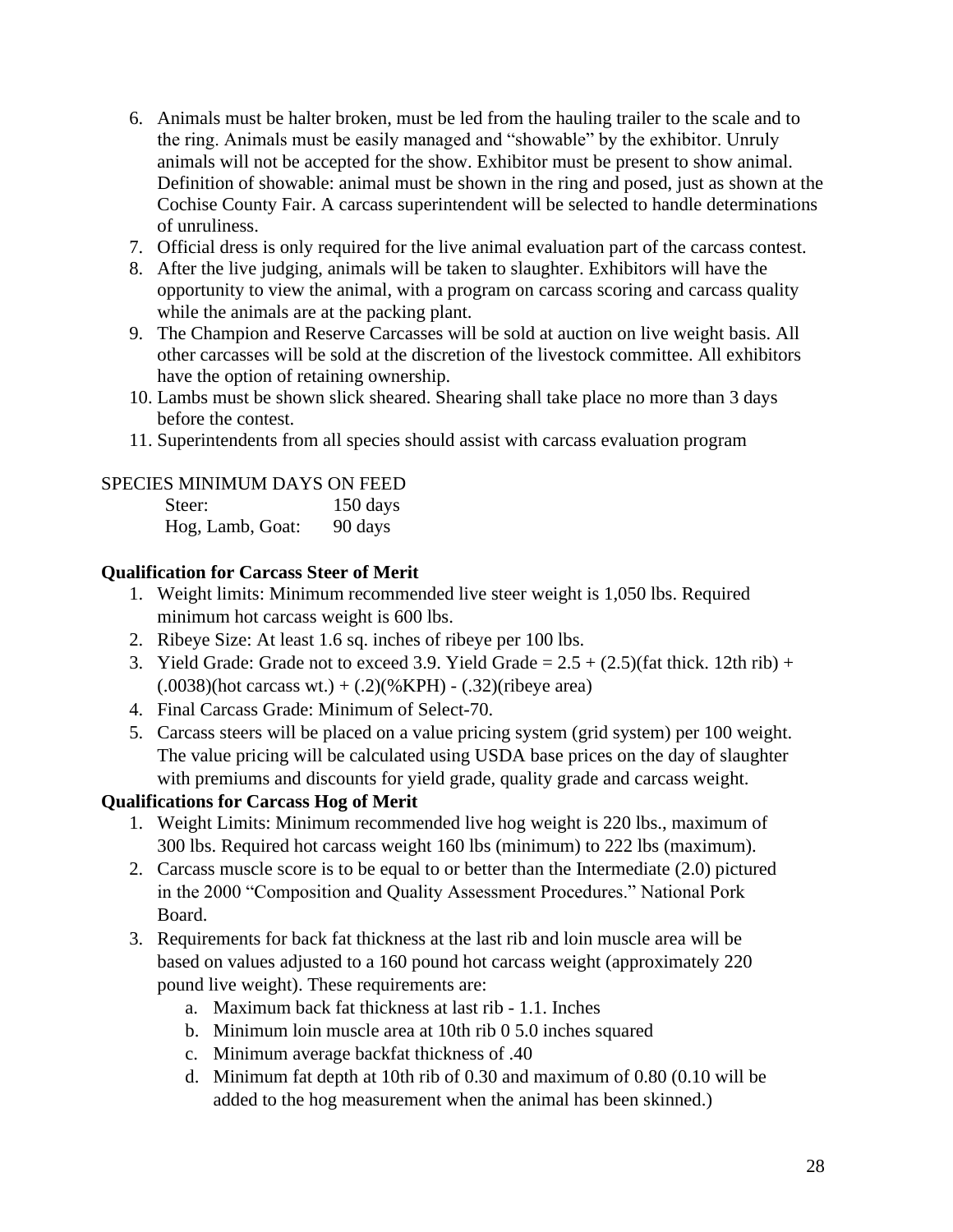- e. Adjustments of individual carcasses up to a 185-pound carcass weight are made using formulas developed from the National Swine Improvement Federation and NPCC guidelines. Per pound of hot carcass weight - Carcass length changes approximately 0.045 inches; Back fat at the last rib changes approximately 0.007 inches; and Loin muscle area changes approximately 0.016 square inches.
- 4. Carcass meat quality will be subjectively evaluated for the following using the 2000 "Composition and Quality Assessment Procedures," National Pork Board.
	- a. Color score: greater than 1 and less than 6
	- b. Firmness & wetness score: greater than 1
	- c. Belly at least slightly thick with a minimum of 0.6 inches of thickness at any point.
	- d. Abnormalities (soft, oily fat; steatosis) Carcasses failing to meet two or more of the minimum quality standards as outlined will be disqualified.
- 5. Carcasses that yield less than 55.0 percent fat-free lean based in 170-pound carcass weight as determined by the following equation will be disqualified:
- 6. Equation for pounds of fat-free lean (FFL)  $[(88.307) - (0.036 \text{ X HCW}) - (18.574 \text{ X} 10 \text{th} \text{ rib } \text{fat depth}) + (3.734 \text{ X REA})] \div 170$ x 100
- 7. Other disqualifications:
	- a. Cryptorchids
	- b. Carcass that requires more than 1% trim due to "old" bruises or infection at injection site, abnormalities cysts, abscesses, diseased joints, etc.
- 8. It is preferred to have the hogs de-haired rather than skinned.
- 9. The length will be measured for each carcass to provide this information to producers.
- 10. It is recommended to line up at least top 5 in order of placing for review by participants
- 11. Hogs meeting the above minimum standards will then be ranked on percentage muscle. The carcass judge will select and place the carcasses on overall carcass merits from among the carcasses with the highest percent muscle

#### <span id="page-28-0"></span>**Qualifications for Carcass Lamb of Merit**

- 1. Weight Limits: Minimum recommended live lamb weight 100 lbs, maximum of 135 lbs. Required hot carcass weight 50 lbs (minimum) to 80 lbs (maximum). Southdown & Cheviot breeds required hot carcass weight 40 lbs (minimum) to 70lbs (maximum).
- 2. Minimum fat thickness: 0.10; Maximum fat thickness: 0.25
- 3. Maximum USDA Yield Grade, 2.9. The USDA Yield Grade will be determined according to USDA (1994) grading standards.  $YG = 0.4 + (10 \text{ x adjusted fat})$ thickness, inches)
- 4. Estimated "Percent Boneless, Closely Trimmed Retail Cuts (BCTRC)" is used to predict cutability and used in ranking. The formula for BCTRC is: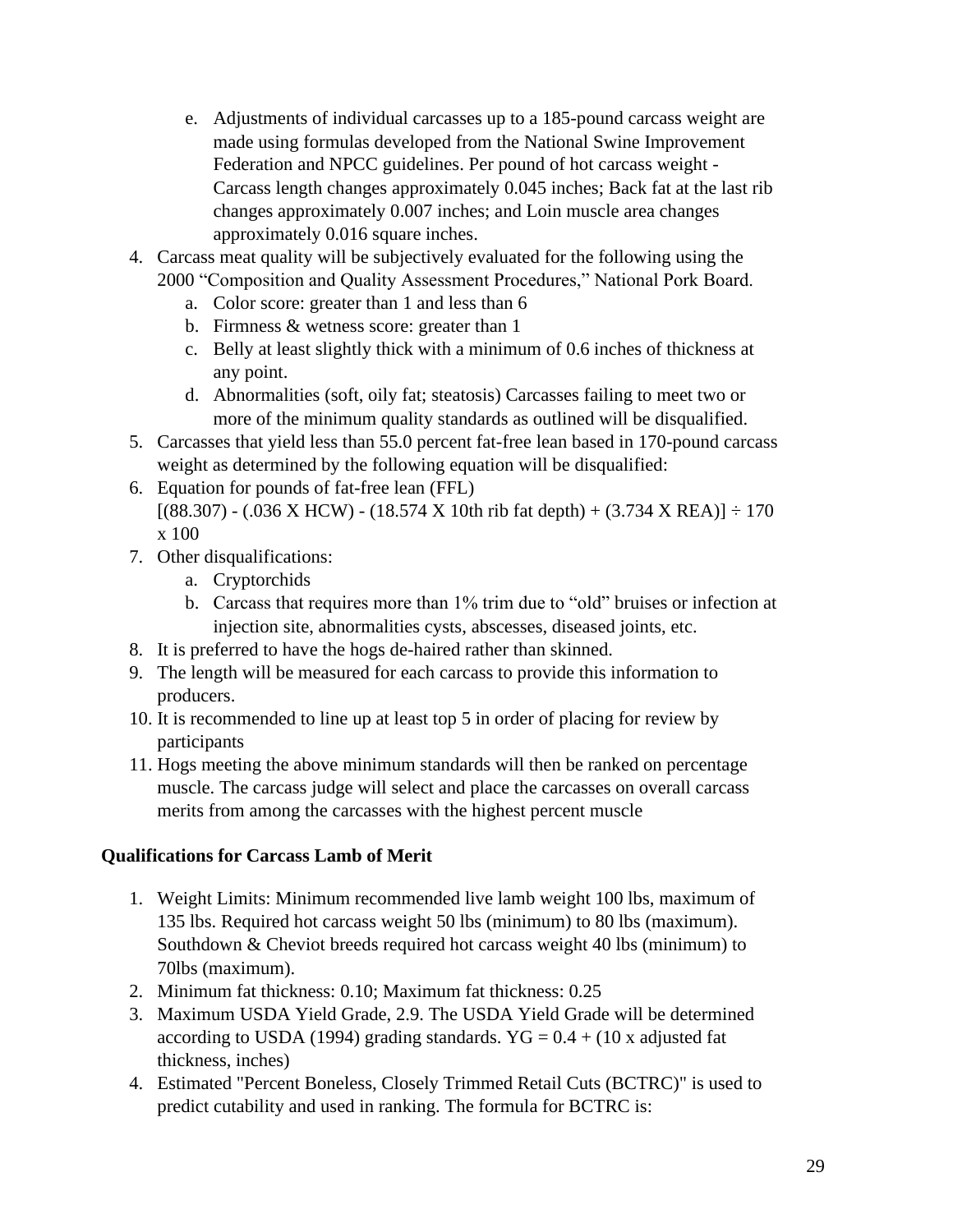%BCTRC =  $49.936 - (0.0848 \text{ x} \text{ hot} \text{ car} \text{cass} \text{ weight}, \text{pounds})(4.376 \text{ x} \text{ adjusted fat})$ thickness, 12th rib, inches)(3.530 x body wall thickness, inches)+  $(2.456 \times$  ribeye area, inches2)

- 5. Minimum Carcass Quality Grade: Choice-minus
- 6. Carcass shall be free of serious bruises ("old", not recent), free of injection sites on the more valuable carcass parts - leg, loin, rack, shoulder (neck excluded) - and free of any evidence of surgical altering of the live lamb.

#### <span id="page-29-0"></span>**Qualifications for Carcass Goat of Merit**

- 1. Weight Limits: Minimum recommended live goat weight is 80 lbs, maximum of 120lbs. Required hot carcass weight 40lbs (minimum) to 65 lbs (maximum).
- 2. Minimum Adjusted fat thickness at the 12th rib: 0.05 inches
- 3. Estimated "Percent Semi-boneless Closely Trimmed Primals" (leg, sirloin, loin, rack & shoulder) (SBTP) will be calculated and considered during final evaluation:

%SBTP = 60.69330-(0.23174 x hot carcass weight, pounds)+ (1.96202 x ribeye area, in2)-(1.57832 x body wall thickness, inches)

- 4. Fat thickness adjusted by .05 for each percent KP over 1%.
- 5. Carcasses must show no evidence of spool joints on the fore shanks.
- 6. Carcasses shall be free of serious bruises, free of injection sites on the more valuable carcass parts (leg, sirloin, loin, rack, and shoulder, neck excluded), and free of any evidence of surgical alteration of the live goat.

#### <span id="page-29-1"></span>**CCFAJL MARKET LIVESTOCK SALE**

- 1. A maximum of 30 goats, 30 lambs, 30 steers and 70 hogs will be sold through the market livestock sale.
- 2. Any youth exhibitor who has satisfactorily completed his/her livestock project to date and whose animal places in the blue or red ribbon color group is eligible to sell one animal at the Cochise County Fair Association Market Livestock Sale. At the judge's discretion any market animal that he/she feels might not be ready for slaughter or is of inferior quality will be awarded a white ribbon and will not be eligible to be sold in the county fair market livestock auction.
- 3. There will be a mandatory meeting on Wednesday, 7:00pm at the show ring, for all Youth Exhibitors selling an animal.
- 4. All champions Grand, Reserve and Cochise Bred and Fed Champions will be sold as terminal animals at the auction and cannot be donated back to the exhibitor. Except for the champion exhibitors, all others wishing to retain their project animals can do so by notifying the superintendent.
- 5. All sales are final. No exhibitor or agent shall attempt to buy-back an animal after it has sold at auction. If an exhibitor is found to have done this, the sale will be void and the exhibitor will be banned from exhibiting at the county fair for one year.
- 6. Sale Order. The animals will be rotated in the following order for 2022: Steer, Lamb, Hog, and Goat - Champion Live, Champion Carcass, Reserve Live, Reserve Carcass, Best Bred & Fed of each; the auction would then proceed with the blue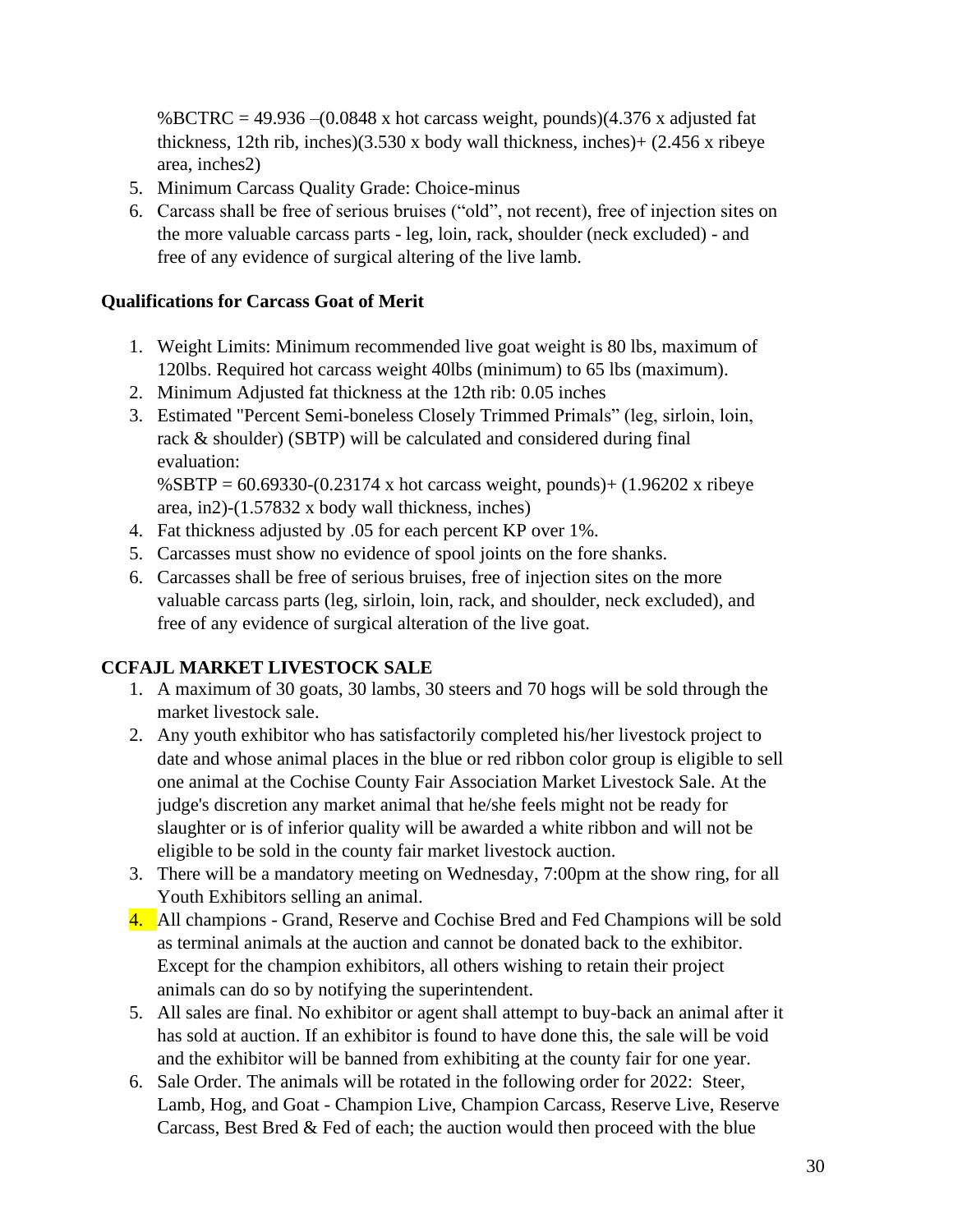ribbon animals continuing with the rotation until all animals are sold. Species will be interspersed so that all 1st place blues, etc. will sell together and the same with the reds. Actual placings will be listed on the sale order.

- 7. Sale Notification. Youth Exhibitors with multiple animals must complete a form and turn it in to the superintendent for each market animal exhibited designating which animals to sell and not to sell no later than 5:00 pm on Friday. If an exhibitor has not submitted a form and notified the appropriate superintendent, the superintendent has the authority to decide which animal will be sold.
- 8. Policy for Selling Animals at the Fair. "For Sale" signs will not be permitted to be placed on the animals' stalls nor should any open business transactions for breeding or market livestock take place prior to the CCFAJL Market Livestock Auction on Saturday afternoon, with the exception of dairy goats and dairy cattle. Any Youth Exhibitor found to be in violation of these rules will not be permitted to exhibit or sell livestock in the next year's fair.
- 9. All youth exhibitors are expected to send a thank you note to their buyer(s) and donors. A copy of your buyer thank you note, and indication that all notes are completed by the exhibitor, must be sent (mail or email) to the CCFAJL Chairperson c/o the CCFA office. A club or chapter may decide that their members must notify their designated person rather than the office. If this is the case, then the club or chapter must notify the CCFAJL Chairperson and each of their members of their process. The designated leader will then notify the office when thank you notes are complete. The CCFA Treasurer will not send a check to a Youth Exhibitor until they have received payment from the buyer(s) and have received confirmation that a copy of the exhibitors thank you notes are completed. The list will be updated weekly.

#### <span id="page-30-0"></span>**CCFAJL LARGE LIVESTOCK AUCTION PROCEDURES**

- 1. A five percent (5%) commission will be deducted from the purchase price only. All "add-ons" will go directly to the seller.
- 2. Add-ons that total less than \$100.00 must be paid for the day of the sale.
- 3. Add-ons must be received no later than the Wednesday following the sale.
- 4. Code of Conduct for Large Stock Sale: In an effort to define conduct guidelines for sellers of large stock at the sale the Cochise County Fair Junior Livestock Auction sets forth the following:
- 5. All stock presented for sale shall be presented in the same manner as set forth in the rules governing the exhibition of that market species.
	- a. Sellers will be in correct show dress as set forth in the rules governing the exhibition of that market species.
	- b. Sellers who choose not to meet the standards set forth in #1 and #2 of Section T, or missing their assigned sale position, shall be pulled from the sale order, then reinserted at the end of that ribbon group. If the seller or animal is deemed to still not be within standards, they may be moved to the end of the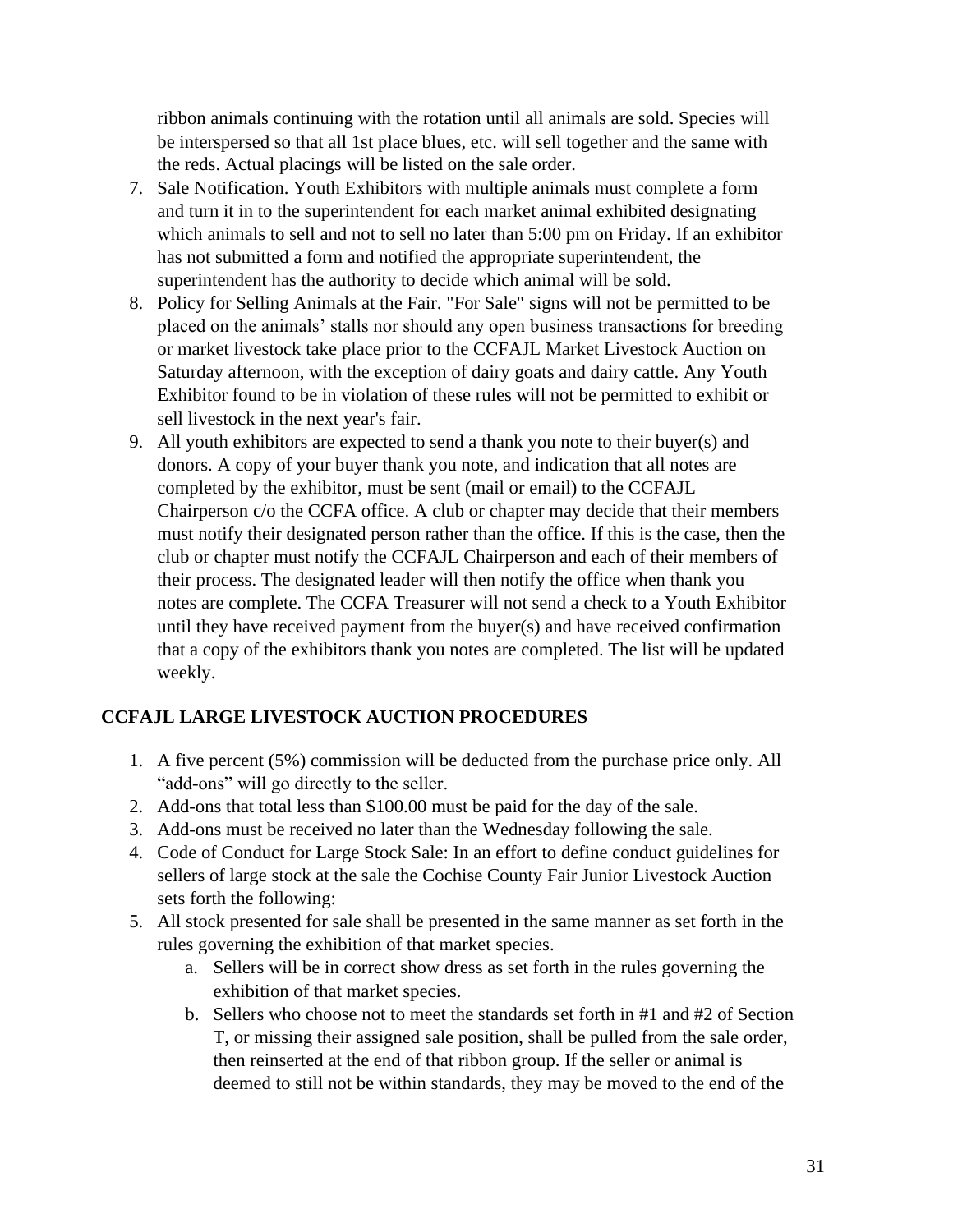sale order, or may be excluded from the sale. The final decision will rest with the Livestock Council President and his/her committee.

- c. NO exhibitor shall solicit a buyer or group EXPRESSLY for an individual's project. Invitation to participate in the fair and sales shall be broad based. Any person found in violation, shall be subject to disciplinary action by the CCFAJL Committee. These guidelines are set forth in the spirit of maintaining our high-quality sale, while encouraging pride and professionalism in our youth.
- d. QUESTIONS REGARDING RULES Requests by youth exhibitors or leaders for clarification or an exception to a rule shall be directed to the CCFAJL Committee.

# <span id="page-31-0"></span>**GRIEVANCE PROCEDURES**

A grievance addresses decisions or actions that can be reversed or changed.

- 1. Before filing a Grievance a Youth Exhibitor must first try to resolve the issue informally by seeking the help of a 4-H leader, FFA Advisor, or Superintendent (hereinafter "Adult")
- 2. The youth exhibitor and Adult should decide if filing the grievance is the best way to approach the situation. To help decide whether or not to file a grievance, ask yourself this question: "Can whatever caused my dissatisfaction be reversed or undone?" The formal grievance best fits a situation where you want to appeal a decision. Please note: A grievance is different from a complaint. Making a complaint would be best if you want to report inappropriate behavior on the part of a Youth Exhibitor, 4-H leader, FFA Advisor, or superintendent. Any Youth Exhibitor, 4- H member, FFA member, leader, advisor, parent, or concerned citizen can make a complaint.
- 3. If the situation occurs during the county fair try to resolve it with the project superintendent. If the situation occurs prior to the county fair, try to resolve with it with the CCFAJL Committee prior to filing a grievance.
- 4. The grievance committee will consist of the CCFAJL Committee members as decided by Cochise County Fairboard.

#### <span id="page-31-1"></span>**Process for Filing a Grievance:**

- 1. Youth Exhibitor/Adult completes the Grievance Form
- 2. Within 24 hours of an incident (or ASAP if a physical or emotional safety issue) provide a copy to the Cochise County Fair Association Junior Livestock Chair or Committee member.
- 3. The CCFAJL Chairperson sends Grievance Form to the Grievance Committee.
- 4. The committee conducts investigation and decides on resolution.
- 5. The resolution is written on Form and then it is sent/given to Youth Exhibitor, Adult, project superintendent, and a copy to the CCFA GM for filing.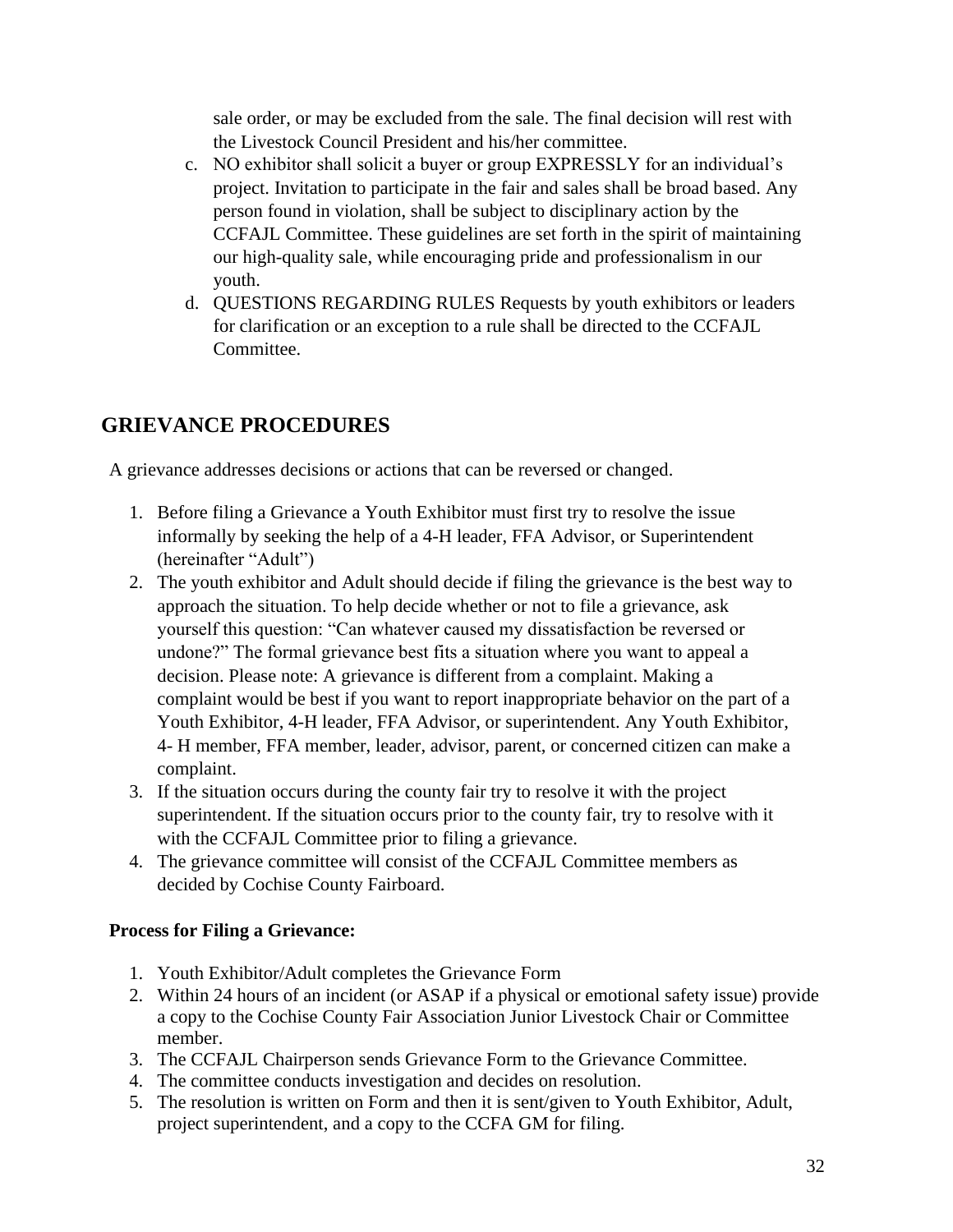6. Decisions of this committee will be final.

## <span id="page-32-0"></span>**CCFAJL SMALL STOCK PROJECT RULES**

- 1. **Enrollment deadline:** Youth exhibitors must be enrolled in the project area they intend to exhibit at the county fair by the deadline as set forth in the exhibitor's category (i.e. 4H, FFA, Other Youth).
- 2. **Entry Deadline:** All county fair small stock exhibits must be entered online no later than 5:00 pm, September 1 to avoid late fees.
- 3. The maximum number of entries per species/division is 15 entries (a pen of 3 is 1 entry).
- 4. **Entry Fees:** Entry fees for small stock are \$4 per animal entry and are not refundable. All fees are due and must be postmarked or received in the office by September 15th to avoid a \$25 late fee. Fees are payable to Cochise County Fair Association Junior Livestock, 3677 N Leslie Canyon Road, Douglas, AZ 85607. All entry fees must be paid by September 15th or entry will be deleted.
- 5. Animals shown at the fair must be in the ownership of the exhibitor showing the animal by June 30 of that year. If the animal was born or hatched after June 30, then the exhibitor must have had the animal(s) dam in their ownership by June 30. Deadline for poultry and rabbit meat pens is August 1. The only exception is in the case of a hardship as approved by the project leader. No hardships will be considered or animals replaced after the county fair entry deadline of September 1st.
- 6. In the case of hardship (loss of animal) between June 30th and September 1st, a hardship form must be submitted to the project leader for approval to replace the animal. Only one hardship per species will be considered. A copy of the completed form must be submitted to the CCJL Secretary. Form is available online or from the 4-H office.
- 7. Exhibits entered in the 4-H, FFA or Other Youth departments may not be entered in any other fair department.
- 8. Judging will be on the Danish System.
- 9. **Fair Check-in Times:** County Fair check-in on Wednesday from noon to 6 pm. Animals will not be checked in before noon on Wednesday.
- 10. Mandatory meeting for all Youth Exhibitors Thursday, 7:45 a.m.
- 11. All small stock will be inspected before admitting, and no diseased, bug infested, or unsightly specimens will be admitted at the small stock superintendent's discretion; if bugs have been detected on bird(s) they may only be brought back into the barn for inspection once after being dusted, if bugs are still present on the animal(s) they will not be admitted into the barn for the remainder of the fair. The superintendent will remove diseased or unsightly animals from the small stock barn during the fair.
- 12. No nursing bunnies or cavies & un-feathered fowl, or those due to birth/hatch will be admitted into the barn.
- 13. Rabbits must be legibly tattooed in left ear, cavies must have a monel metal (a corrosion resistant alloy metal) ear tag (size 001 or 003) permanently placed in the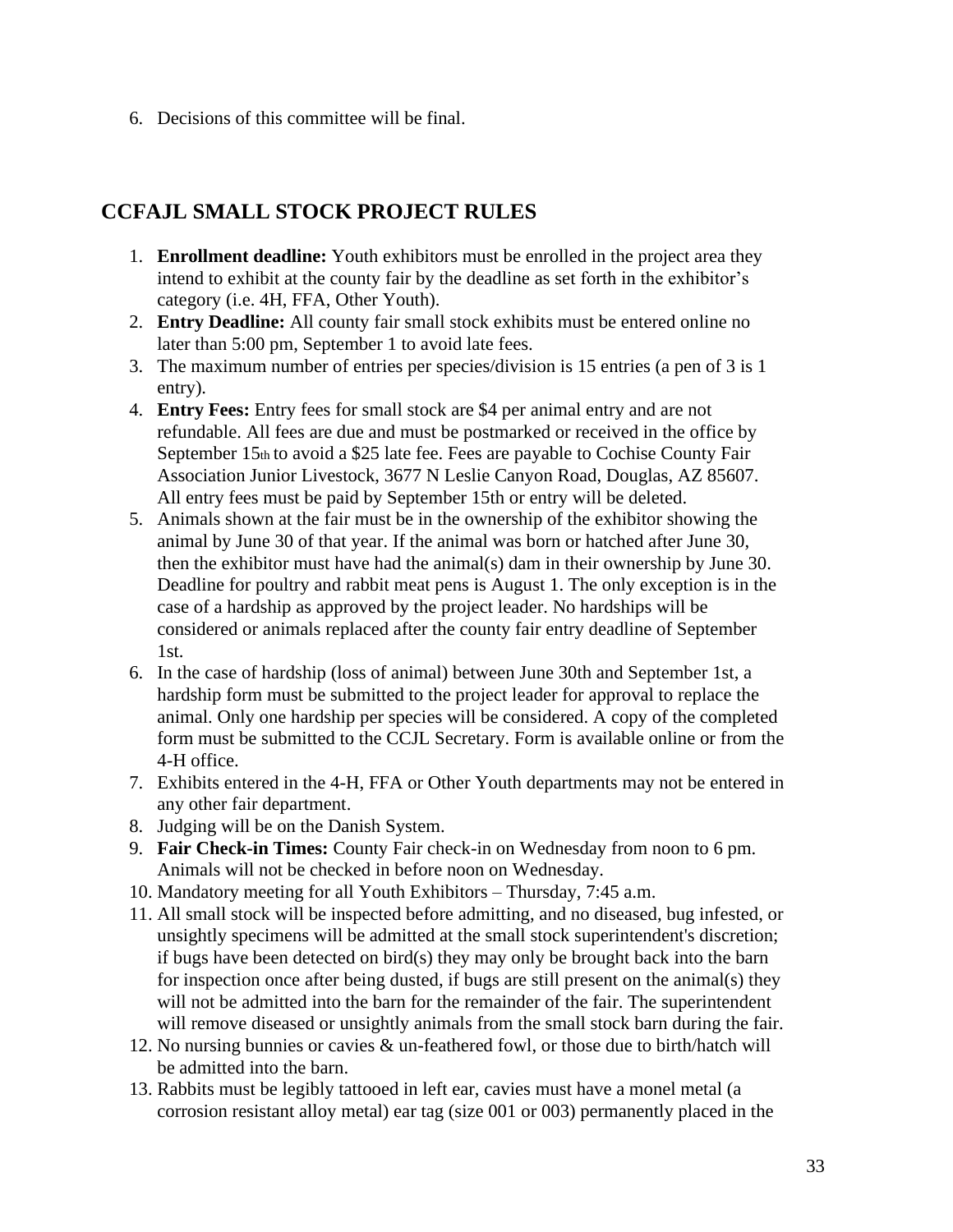left ear, pigeon/dove, poultry, waterfowl, and land fowl must be leg banded prior to their arrival at the fair. Any banding issues may be resolved with the superintendents. The tattoos, ear tags, leg bands, breed, and variety of the animals must match the county fair entry form or they will not be eligible for exhibition. All leg bands must be on the birds before check-in.

- 14. Make sure to know the sex of your animal when submitting your fair entry. Classes may not be changed after the official entry deadline on animals over the age of 6 months.
- 15. Exhibitors are responsible for providing food and water containers for their animals. Exhibitors are also responsible for bringing their own feed to feed and water their animals throughout the fair. If you will not be at the fair all four days it is the exhibitor's responsibility to make arrangements with other members to care for your animals.
- 16. Breed Judging:
	- a. All poultry, pigeon, waterfowl, quail, turkeys, peafowl, and pheasants will be judged in their cages in the barn and not carried to the table. Notable comments will be made on the cage tag and the judge will be available for questions at the completion of judging.
	- b. All cavies and rabbits will be carried to the breed show tables for judging and will be shown by breed and variety. If you have multiple animals to be shown at the same time, you will need to have multiple people to assist you with your animals. If the member cannot be there, they must make arrangements for an alternate individual(s) to be there. The exhibitor or alternate will be required to carry the exhibits to and from the judging table. Superintendents will not carry the animals to the tables. If the exhibitor or alternate is not present, the exhibit will not be judged and therefore, ineligible to sell in the auction.
- 17. Rabbit meat pens will consist of three (3) rabbits, all the same breed and variety. Entries must be tattooed and tattoos recorded on entry form. Age limit will be a minimum of 6 weeks but not over 10 weeks. There is a weight limit of not over 5 lbs. per rabbit. Rabbits are judged on uniformity of weight, conformation and meat producing qualities.
- 18. Poultry meat pens: Raise three (3) live chicks from day-old chicks to 6 to 10 weeks old. Entries must be leg banded and number recorded on entry form. Fryers must weigh 3 ½ to 5 lbs. each, broilers 5 to 8 lbs. each, and roasters 8 to 10 lbs. each. Birds within the pen must weigh no less or more than the amount specified. If any bird is under or over minimum and maximum weights the pen will be disqualified. The heaviest weight bird determines the class. Birds are judged on uniformity of weight, conformation and meat producing qualities. Birds will be divided into subclasses upon check in.
- 19. Exhibitors may enter up to two poultry meat pen classes.
- 20. A pet class will be provided for mixed breeds of all species. Mixed breeds are not eligible for champion classes or the auction.
- 21. Birds exhibited in a trio or pen may not be exhibited both individually and as a trio or pen. In the case of loss of an animal after entry the remainder may be shown individually. Notify the 4-H office as soon as possible.
- 22. Champion and Reserve hen or rooster cannot be taken from a trio.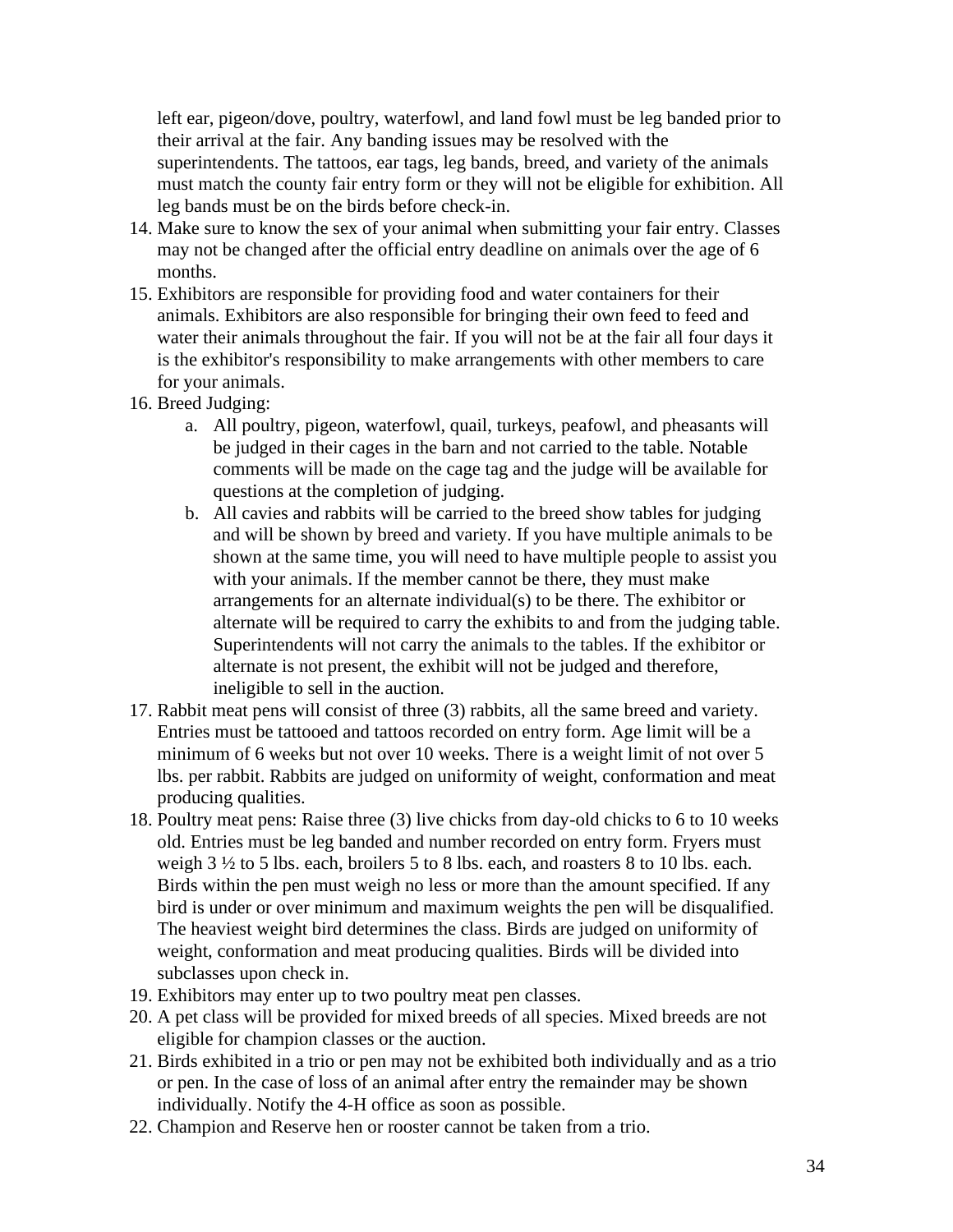- 23. Eggs: One-half dozen (6) eggs will constitute an entry. Entries with fewer or more than six eggs will be disqualified. Eggs must appear clean, and should not be excessively dirty. All eggs in an entry must be of a single size group (small, medium, large). Eggs will be judged on uniformity of weight, shape, color, shell texture and interior quality by candling. One egg in each entry may be broken at the discretion of the judges.
- 24. Attire: Small stock members will be expected to show and sell in clean clothing that is deemed proper attire for the occasion. A clean well-groomed showman is of the utmost importance in creating a favorable public image. Refer to Section F.
- 25. Each species will have a junior and senior showmanship class with no minimum number of exhibitors. Showmanship buckles will be awarded at the judge's discretion.
- 26. All showmanship entries are due on September 1st with other fair entries.
- 27. Members participating in the showmanship classes must exhibit their own animal, and that animal must have been shown in a breed or pet class. Borrowing an animal from any other person will not be permitted.
- 28. Judge will provide verbal feedback to the audience and participants with the results at the end of each class.
- 29. No private treaty sales will be conducted until after the end of the small stock sale.

# <span id="page-34-0"></span>**CCFAJL SMALL STOCK AUCTION PROCEDURES**

- 1. Sale will begin at 10 a.m., Saturday of the fair.
- 2. Exhibitor is allowed to sell two entries per species, with a maximum total of four (4) entries at the small stock auction of combined purebred species and they will be blue or red ribbon.
- 3. Exhibitors wanting to sell animals at the sale must complete and turn in a small stock sale notification form by noon on Friday if they intend to sell their animal(s). There will be a box in the small stock barn for members to drop off notification forms.
- 4. Sale notification forms are sent prior to the fair to members with small stock entries and small stock leaders to facilitate the selling process.
- 5. The small stock sale order will be alternated by species. Alternating sale order: pygmy goat, pigeons/doves, rabbits, cavy, poultry, waterfowl, landfowl. Best in Show - Fur and Best in Show. Feathers sell first, then grands, reserves, blues, and reds.
- 6. An animal that is eliminated or disqualified will not be eligible for sale.
- 7. All sellers will see to it that his/her animal is returned to its original cage in the small stock barn.
- 8. Buyers may roll-over an animal for a maximum of two times, the second roll-over is final. The animal is the buyer's responsibility.
- 9. Buyers and add-on donors must pay immediately after the sale unless prior arrangements have been made.
- 10. A five (5%) percent commission will be deducted from the sale amount collected for each exhibitor. All "add-on" monies will be paid directly to the seller.
- 11. All small stock sold at the Saturday sale must be picked up before 3 p.m. Saturday or after 5 p.m. on Sunday. All other animals are subject to the posted release time on Sunday.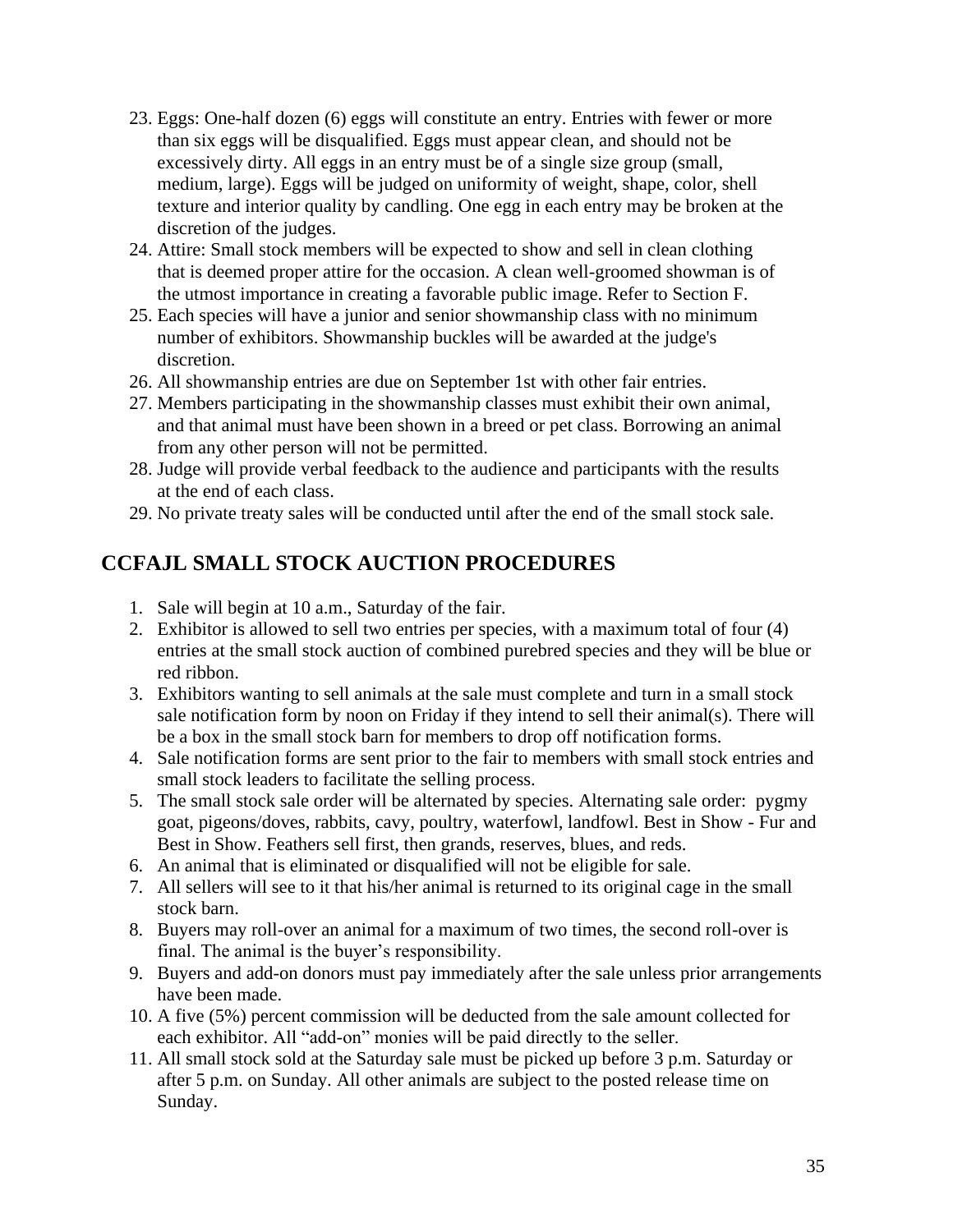- 12. Seller will coordinate with the buyer for pickup arrangements. All private treaty sales must have exhibitors present in order to release animals.
- 13. Before leaving the small stock barn on Sunday, all cages and areas your animal occupied are to be cleaned out, cans and tags removed. Exhibitors must check out with a member of the check-out team. Those not checking out and not cleaning their cages will be charged a \$25 cleaning fee with the proceeds going to the County Small Stock Fund.
- 14. All members are expected to send a thank you note to their buyer(s) and donors. A copy of your buyer thank you note, along with a statement ("All thank you notes are complete and have been mailed.") by the member must be sent (mail or email) to the CCFA management. A club or chapter may decide that their members must notify their designated person rather than the office. If this is the case, then the club or chapter must notify the CCFAJL Chairperson and each of their members of their process. The designated leader will then notify the office when thank you notes are complete. The CCFA Treasurer will not send a check to a Youth Exhibitor until they have received payment from the buyer(s) and have received confirmation that a copy of the exhibitors thank you notes are completed. The list will be updated weekly.

#### <span id="page-35-0"></span>**ROUND ROBIN AND SUPREME ROUND ROBIN SHOWMANSHIP**

- 1. A Round Robin Showmanship Class for large livestock and small stock will be held on Sunday of the fair.
- 2. The Round Robin Committee will select a panel of 2 -3 judges prior to the fair. All animal species will be set up after fair entries - animals can or will be brought in to help build classes as needed. The committee will arrange to have halters and show sticks available as necessary.
- 3. Champion showmanship winners from each species are eligible to participate. Exhibitors who may be eligible to compete in more than one species must select the species they wish to compete with in the Round Robin Class. Immediately after each show, the Champion Showman (junior and senior) must notify the superintendent of the species whether or not he/she will participate in the Round Robin. If the Champion does not want to participate, the superintendent will notify the Reserve Showman of his/her eligibility and sign the exhibitor up for the class. Only champion or the reserve (if champion declines) showmanship winners are eligible.
- 4. There will be 11 species of animals shown: Small Stock pigeon, poultry, waterfowl, rabbits, cavy; Large Livestock – pygmy goat, dairy goat, meat goat, sheep, beef, swine. Dog and western horse champions will be eligible to participate in supreme round robin, but dogs and horse will not be shown as part of the event. Substitution or combination of classes may occur at the superintendent's discretion due to the availability of animals.
- 5. All classes will run 10 minutes.
- 6. All senior members will compete together followed by all junior for each species. The competition will begin in the front of the small stock barn. The show order will be rabbit, cavy, poultry, waterfowl, pigeon/dove. If necessary, classes may be divided if a sufficient number of animals are not available. Then